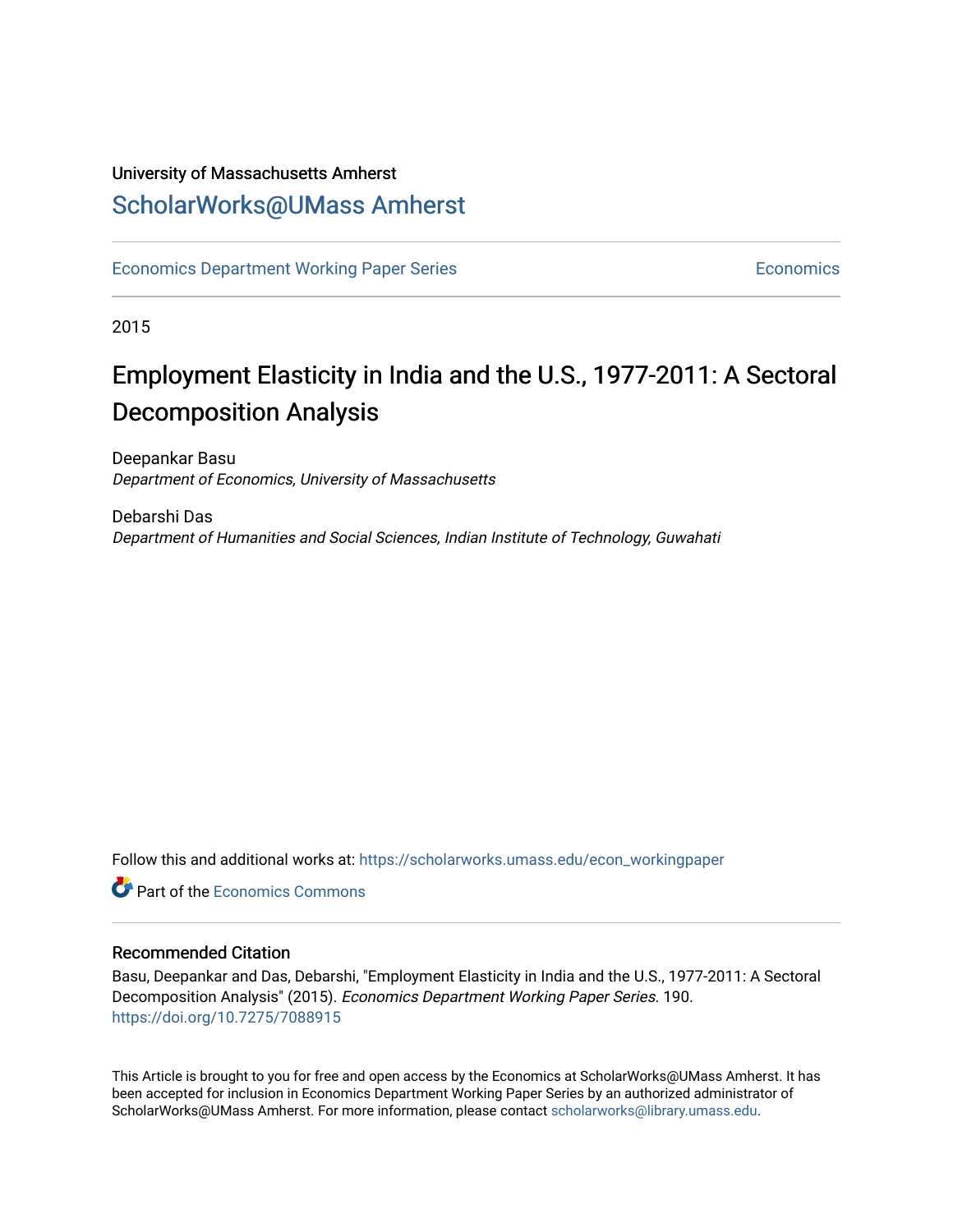# **DEPARTMENT OF ECONOMICS**

**Working Paper**

# **Employment Elasticity in India and the U.S., 1977-2011: A Sectoral Decomposition Analysis**

by

Basu, Deepankar Debarshi Das

Working Paper 2015-07



# **UNIVERSITY OF MASSACHUSETTS AMHERST**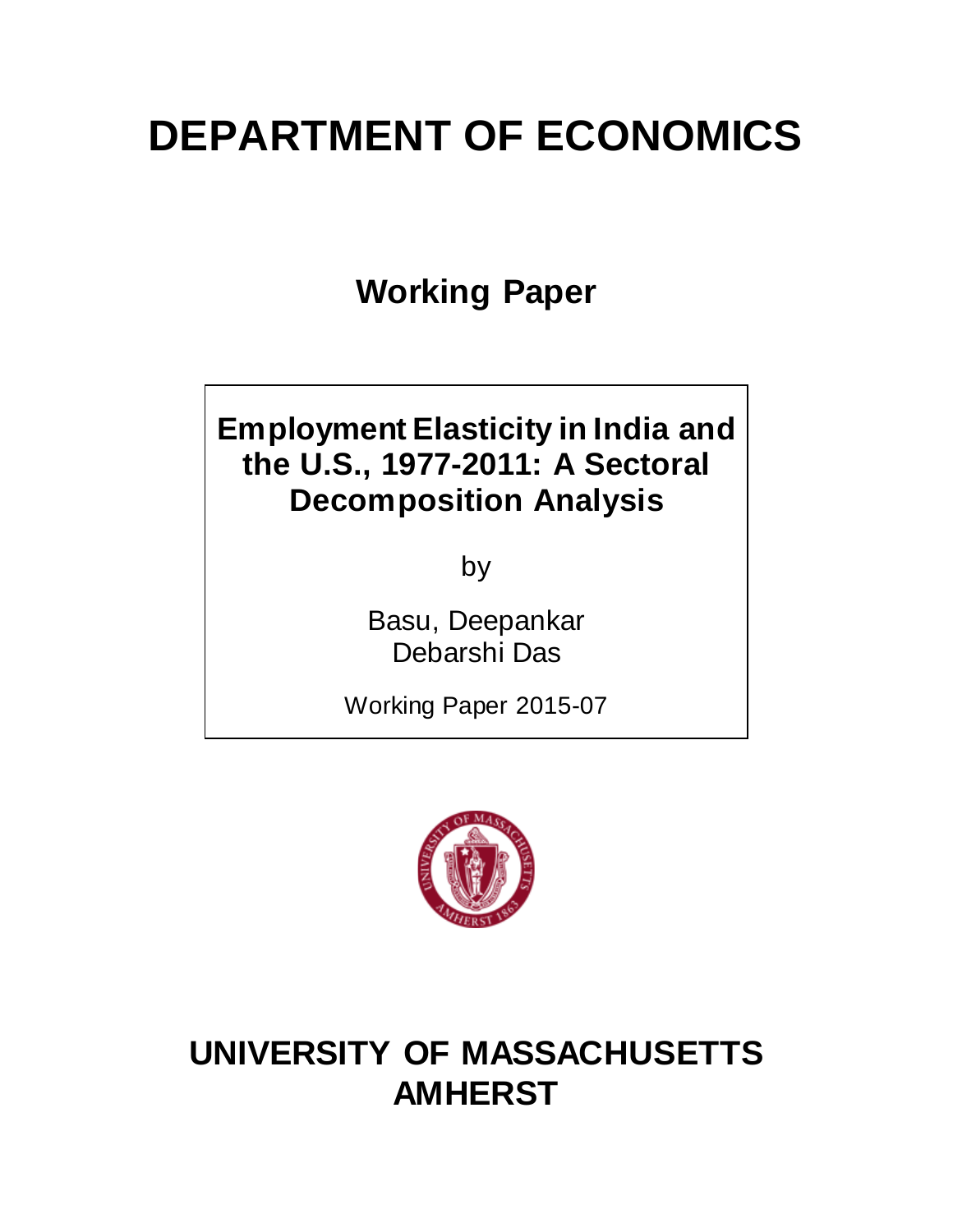### Employment Elasticity in India and the U.S., 1977-2011: A Sectoral Decomposition Analysis

Deepankar Basu[!](#page-2-0) and Debarshi Das[±](#page-2-1)

#### **Abstract**

This paper analyses the phenomenon of jobless growth in India and the US through the lens of employment elasticity. Analytical results are derived for decompositions of both the level and change of aggregate employment elasticity in terms of sectoral elasticities, relative growth and employment shares. Estimates of these decompositions are presented with employment and output data from relevant sources for both economies. In India, the agricultural sector was the key determinant of both the level and change of aggregate elasticity till the early 2000s. In USA, services is the most important determinant of the level of, but manufacturing remains an important driver of changes in, aggregate employment elasticity.

**JEL Codes:** E2; E24

**Keywords:** employment; output; elasticity

#### 1. Introduction

l

In the last few decades, the phenomenon of a marked slowdown in the growth of employment has been noticed in many countries across the world. This is often referred to as jobless growth (ILO 2013; Caballero and Hammour 1997; Verme et al 2014). To be sure, it's not the case that employment has not been rising at all, even as output has grown. Rather, for each percentage point of output growth, the associated growth rate of employment has fallen. Hence, a more

<span id="page-2-0"></span><sup>!</sup> Department of Economics, University of Massachusetts, Amherst, USA. Email: dbasu@econs.umass.edu

<span id="page-2-1"></span><sup>±</sup> Department of Humanities and Social Sciences, Indian Institute of Technology, Guwahati, India. Email: debarshidas@iitg.ernet.in. I acknowledge the Fulbright-Nehru fellowship which facilitated my visit to UMass, Amherst.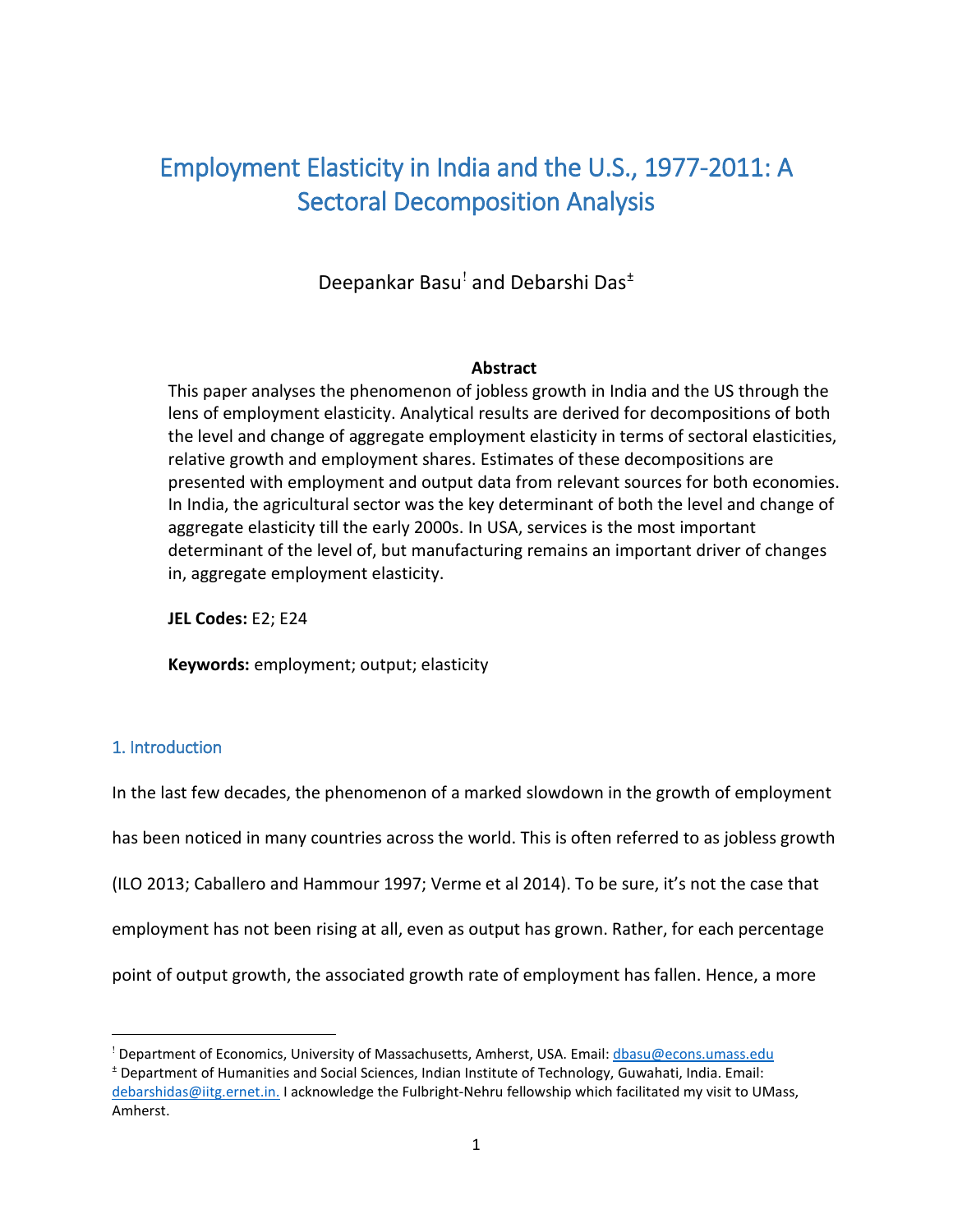precise characterisation would be that the output elasticity of employment, which measures the responsiveness of employment to output growth, has been declining over time.<sup>[1](#page-3-0)</sup>

In addition to the almost secular decline in employment elasticities over the long run, asymmetric fluctuations over phases of the business cycles have also been observed. For instance, Basu and Foley (2013) note that the responsiveness of employment to output growth in the US economy has been different between the downturn and recovery phases of business cycles. In particular, they point out that while labour is shed during the economic slowdown, as is to be expected, the pick-up of employment during the recovery phase has been weakening since the early 1990s (Basu and Foley 2013).

While these asymmetric employment responses at business cycle frequencies are interesting and important phenomena, the focus of this paper on longer term response of employment to output changes. In this respect, India is no exception to the global trend of declining labour absorption capacity of output growth (Papola 2006; Kannan and Raveendran 2009). Even as the growth rate of real GDP in India has accelerated since the late-1980s, employment growth has slowed down. Thus, the employment growth associated with each percentage point growth of real value added has drifted down over time. In Figure 1, we plot the aggregate output elasticity of employment, which measures the percentage change in employment for every percentage change in real value added, for India and US since 1977. It is immediately apparent from the figure that there is a clear downward trend in the output elasticity of employment over time in both countries.

l

<span id="page-3-0"></span> $1$  For the sake of brevity, henceforth we will refer to "output elasticity of employment" as "employment elasticity".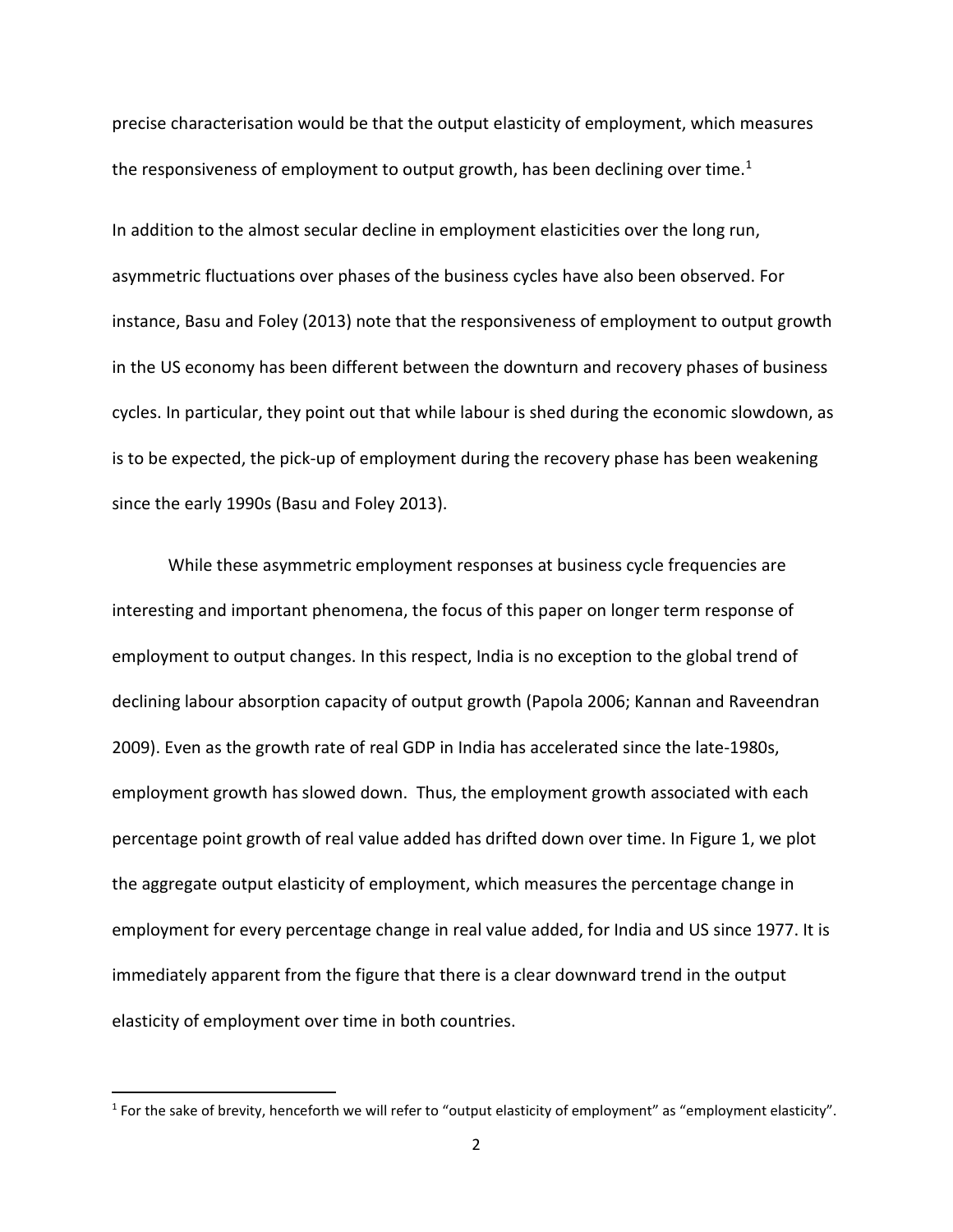#### [Figure 1 about here]

The downward trend in employment elasticity highlights the key challenge facing policy makers in contemporary India. For a poor and labour surplus economy like India, employment growth is by far the most important mechanism for rapid and robust poverty reduction.<sup>[2](#page-4-0)</sup> The fact that employment elasticity has been declining means that the capacity of output growth to absorb labour is weakening. To kick start an employment-intensive growth strategy, it will be necessary to address the issue of employment elasticity.

It is from this perspective that we investigate the phenomenon of declining employment elasticity in India and the US in this paper. We choose these two countries because they are both large and important in the contemporary world, but also quite different in terms of structure and levels of economic development. In India, a large poor country, agriculture continues to be dominant sector in terms of employment even as non-agricultural sectors have become important in terms of output. In the US, one of the richest countries in the world, the picture is quite different: services has become predominant both in terms of output and employment. Despite these important structural differences, we will see that they display a strikingly similar trend in terms of aggregate employment elasticity. The fact that these two very different economies face similar problems of labour absorption will highlight the widespread reach of the phenomenon under investigation. But our analysis will also show that the sources of low labour absorption are quite different in the two countries. Hence, policies

 $\overline{\phantom{a}}$ 

<span id="page-4-0"></span><sup>&</sup>lt;sup>2</sup> There is the important consideration of quality of jobs that are being created. But the creation of jobs itself remains a major challenge.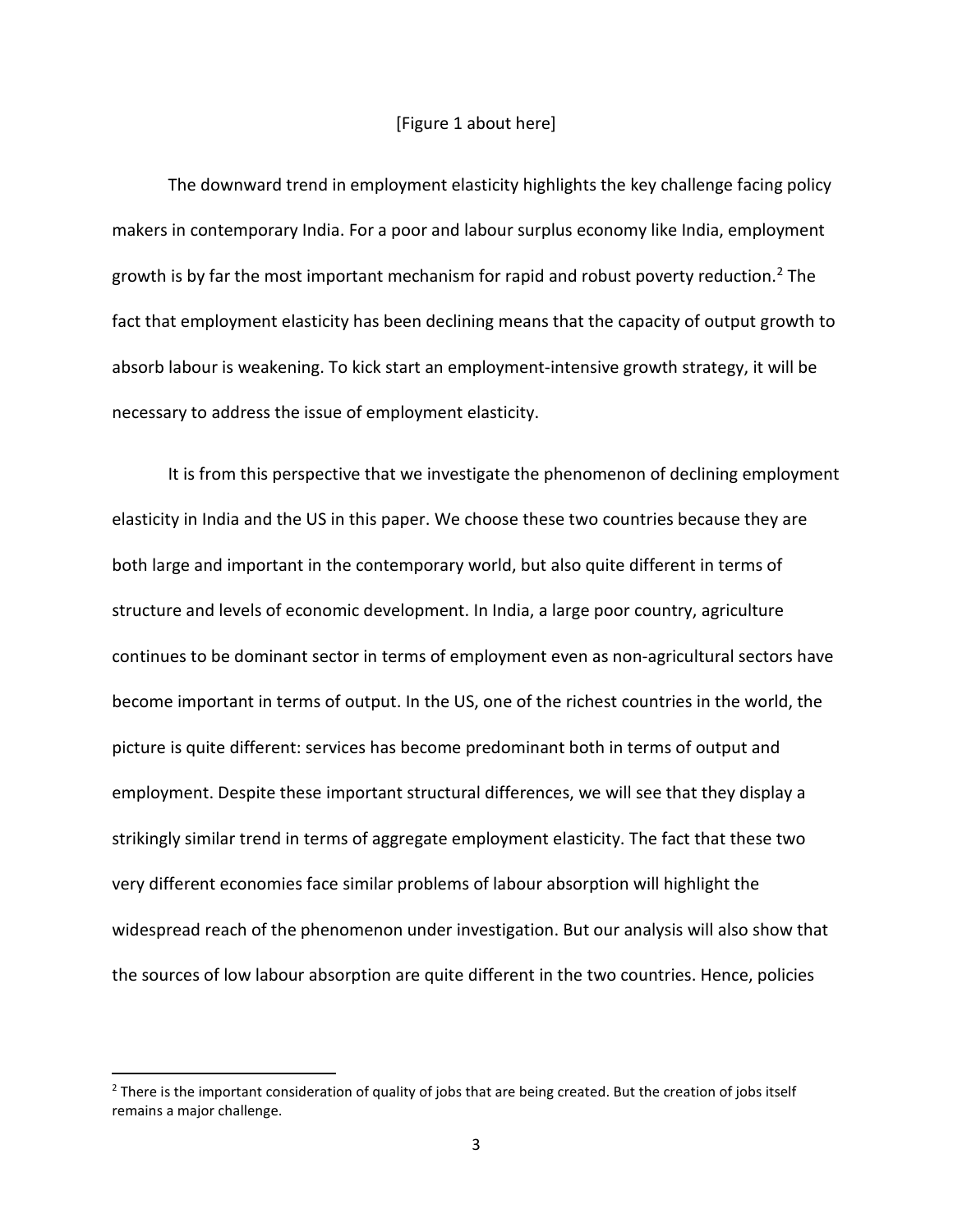fashioned to address the problem of employment will need to aware of common, worldwide trend but also sensitive to local conditions.

Aggregate employment elasticity, i.e., employment elasticity of the whole economy, is a blunt tool to investigate the complex of phenomenon that underlies declining labour absorption. The entire economy is composed of many sectors, which are very different from one another. Thus it would be analytically more rewarding to adopt a sectoral perspective, as has been the practice in much of the previous literature (see, for instance, Papola and Sahu 2012). While previous research has estimated aggregate and sectoral employment elasticities and also analysed its evolution over time, this paper makes two novel contributions.

First, we demonstrate two analytical results: (a) that the level of aggregate employment elasticity is a weighted sum of sectoral employment elasticities, with the product of sectoral employment shares and relative growth rate of output functioning as weights (we call this the level-decomposition); and (b) that the change of aggregate elasticity over a period of time is the sum of three components, one capturing changes in sectoral elasticities, the second arising from changes in employment shares and the third coming from changes in relative growth rates (we call this the change-decomposition). While the level-decomposition allows us to understand the influence of the employment elasticity of any particular sector on the *level* of aggregate elasticity, the change-decomposition enables us to investigate the importance of changes in sectoral elasticities and compositional changes on *changes* in aggregate elasticity.

Second, we use output and employment data from 1977 to 2011 for the Indian and US economies to operationalise our analytical results. This allows us to empirically investigate both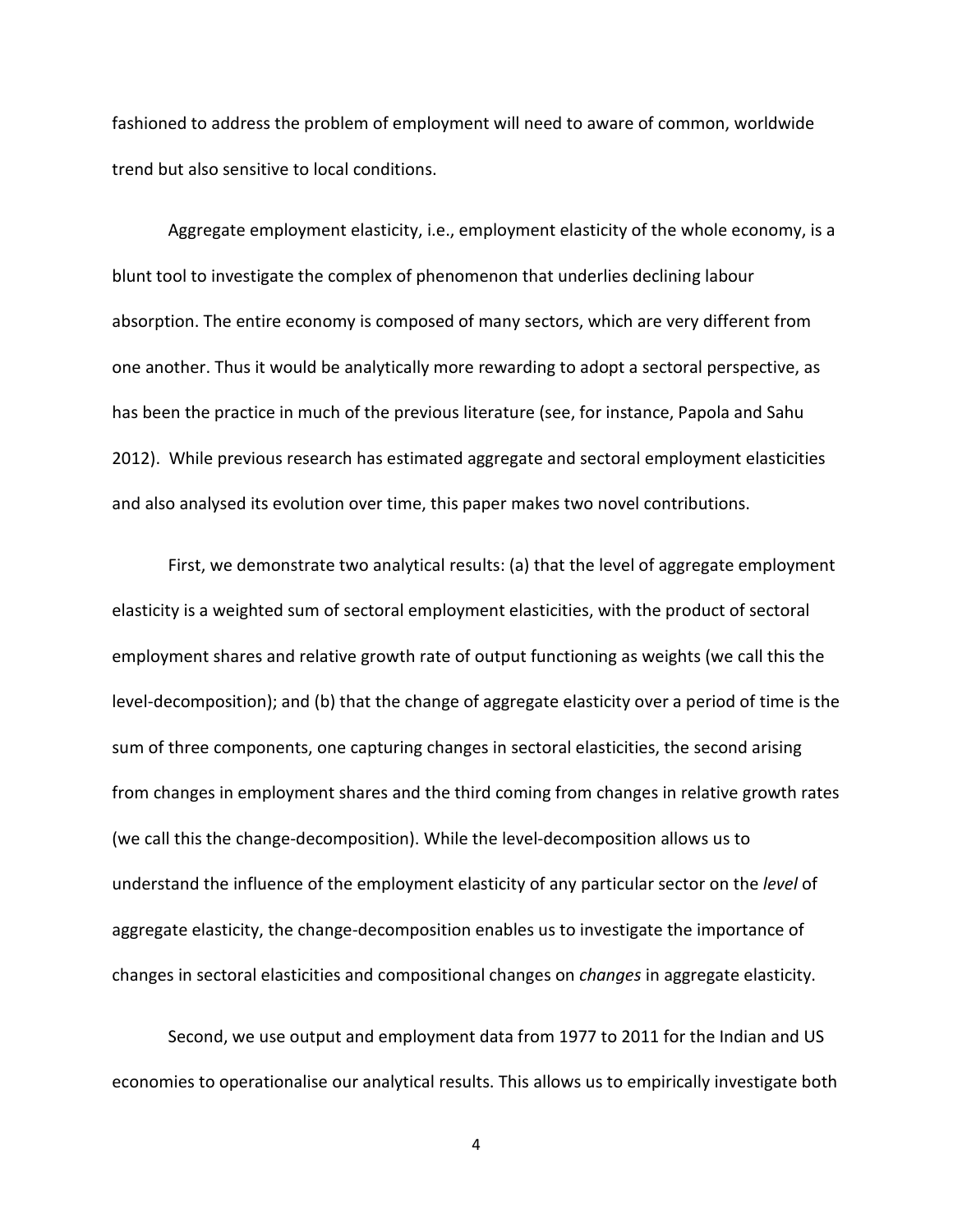the level and change in aggregate employment elasticity for both countries. Our main empirical findings are the following. For the Indian economy, the agricultural sector was the most important factor determining the level of aggregate employment elasticity before the 2000s, and since then its importance has declined. An analysis of changes in aggregate employment elasticity shows that changes in sectoral employment elasticities is its most important determinant. Here too, the role of the agricultural sector was important till the late 1990s, and since then it has declined. For the US economy, we find analogous results: the services sector has been, and continues to remain, the main determinant of the level of aggregate employment elasticity. Analysis of changes show that changes in sectoral elasticities and changes in relative sectoral growth rates have both been important drivers of changes in aggregate employment elasticity, with the manufacturing sector playing an important role.

The rest of the paper is organised as follows. In section 2, we outline our empirical methodology; in section 3, we discuss the sources of our data and definitions of key variables. Section 4 contains a discussion of the main results and the last section concludes the paper.

#### 2. Empirical Methodology

Employment elasticity captures the responsiveness of employment to changes in output. There are two common ways of measuring the output elasticity of employment (Mishra and Suresh, 2014). The first method calculates the *point* elasticity by regressing log-employment on logoutput, where the coefficient on the latter is the estimate of elasticity. Since estimation of point elasticity relies on a regression, a researcher requires substantial data points to put it into practice. Often, enough data is not available to run regressions. In such cases, researchers turn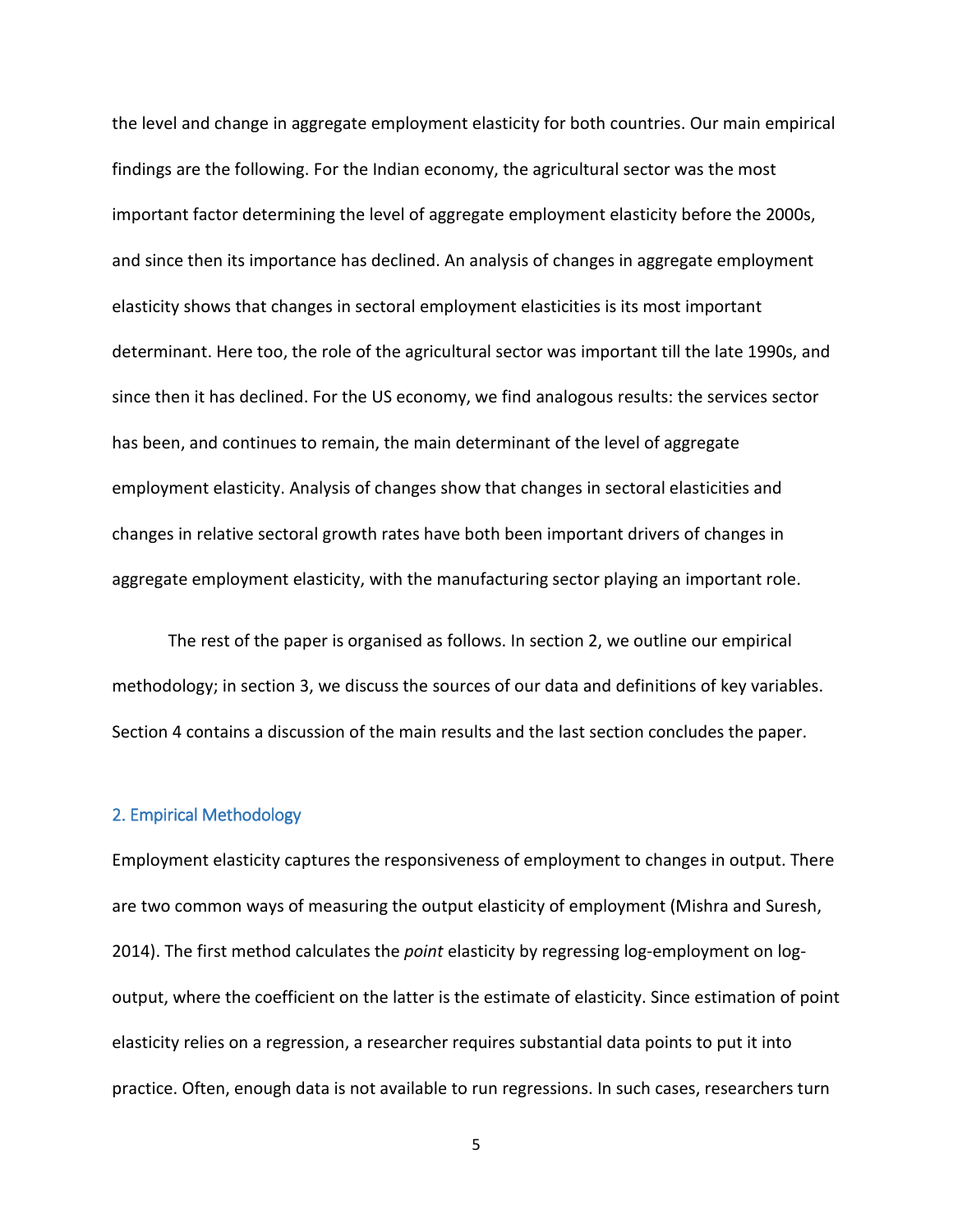to the second method, which calculates the *arc* elasticity as the ratio of the growth rate of employment and growth rate of output over some period of time. In this paper, we use data on employment from the Employment-Unemployment Survey (EUS) of the National Sample Survey Organisation (NSSO), which is available only every 5 years. This makes regression analysis infeasible. Hence, we compute and work with arc elasticities.

The arc employment elasticity for the aggregate economy is defined as

$$
\eta \equiv \frac{\left(\frac{\Delta E}{E}\right)}{\left(\frac{\Delta Y}{Y}\right)} = \frac{\Delta E}{\Delta Y} \times \frac{Y}{E}
$$
\n(1)

where E denotes employment, Y denotes real output (value added) and  $\Delta x$  stands for change in the variable  $x$ .

#### 2.1. Level-Decomposition

The key idea of our empirical methodology rests on the recognition that the aggregate economy is composed of many sectors, which behave quite differently in terms of employment elasticity. Thus, our first task is to decompose the *level* of aggregate employment elasticity for any time period into sectoral elasticities, sectoral employment shares, and sectoral proportion of aggregate growth over the same period. To be more concrete, suppose there are  $i =$ 

1,2,  $\dots$ , *n* sectors in the economy, so that

$$
E = \sum_{i} E_i \text{ and } Y = \sum_{i} Y_i \tag{2}
$$

then the aggregate employment elasticity in (1) can be written as

$$
\eta = \sum_{i=1}^{n} \eta_i g_i e_i,\tag{3}
$$

where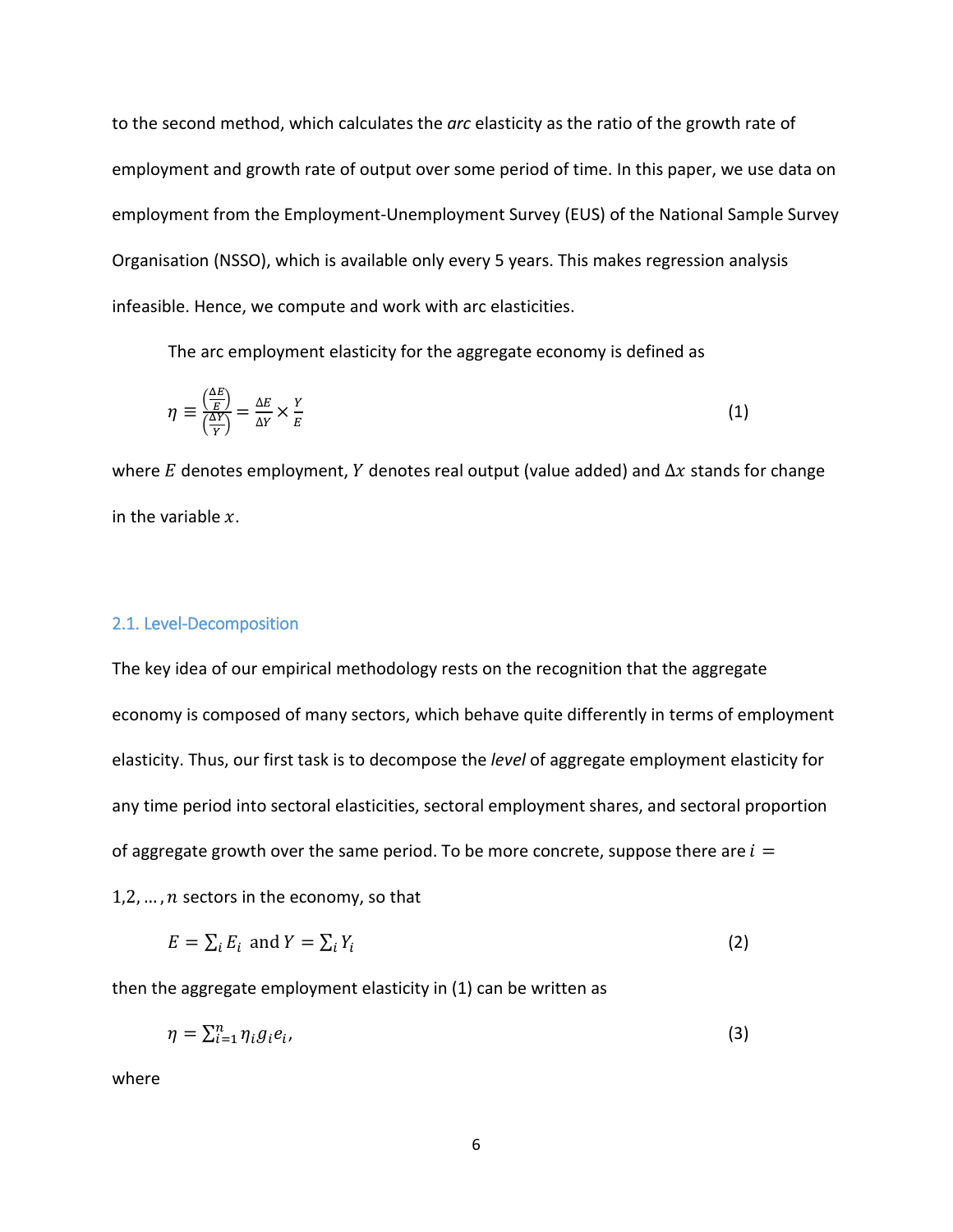$$
\eta_i \equiv \frac{\left(\frac{\Delta E_i}{E_i}\right)}{\left(\frac{\Delta Y_i}{Y_i}\right)}
$$

is the employment elasticity in the  $i$ -th sector,

$$
g_i \equiv \frac{\left(\frac{\Delta Y_i}{Y_i}\right)}{\left(\frac{\Delta Y}{Y}\right)}
$$

is the  $i$ -th sectors growth (of real value added) as a ratio of the rate of growth of aggregate value added, and

$$
e_i = \frac{E_i}{E}
$$

is the share of total employment contributed by the  $i$ -th sector. The expression in (3) shows that the aggregate employment elasticity is product of sectoral employment elasticity, employment share and growth summed across all the sectors of the economy. Thus, the contribution of any particular sector to the aggregate employment elasticity can be large if either of the three components – employment elasticity, employment share, or relative growth – is large.

#### 2.2. Change-Decomposition

Our interest is not only in decomposing employment elasticity for a time period but also to investigate the factors that drive its change over time. Thus, our second task is to decompose the *change* in aggregate employment elasticity between two periods. To be more concrete, suppose  $t_0$  refers to an initial period and  $t_1$  refers to a final period; then the change in the aggregate employment elasticity between the initial and final period is

$$
\eta^{t_1} - \eta^{t_0} = \sum_{i=1}^n e_i^{t_1} g_i^{t_1} \eta_i^{t_1} - \sum_{i=1}^n e_i^{t_0} g_i^{t_0} \eta_i^{t_0}
$$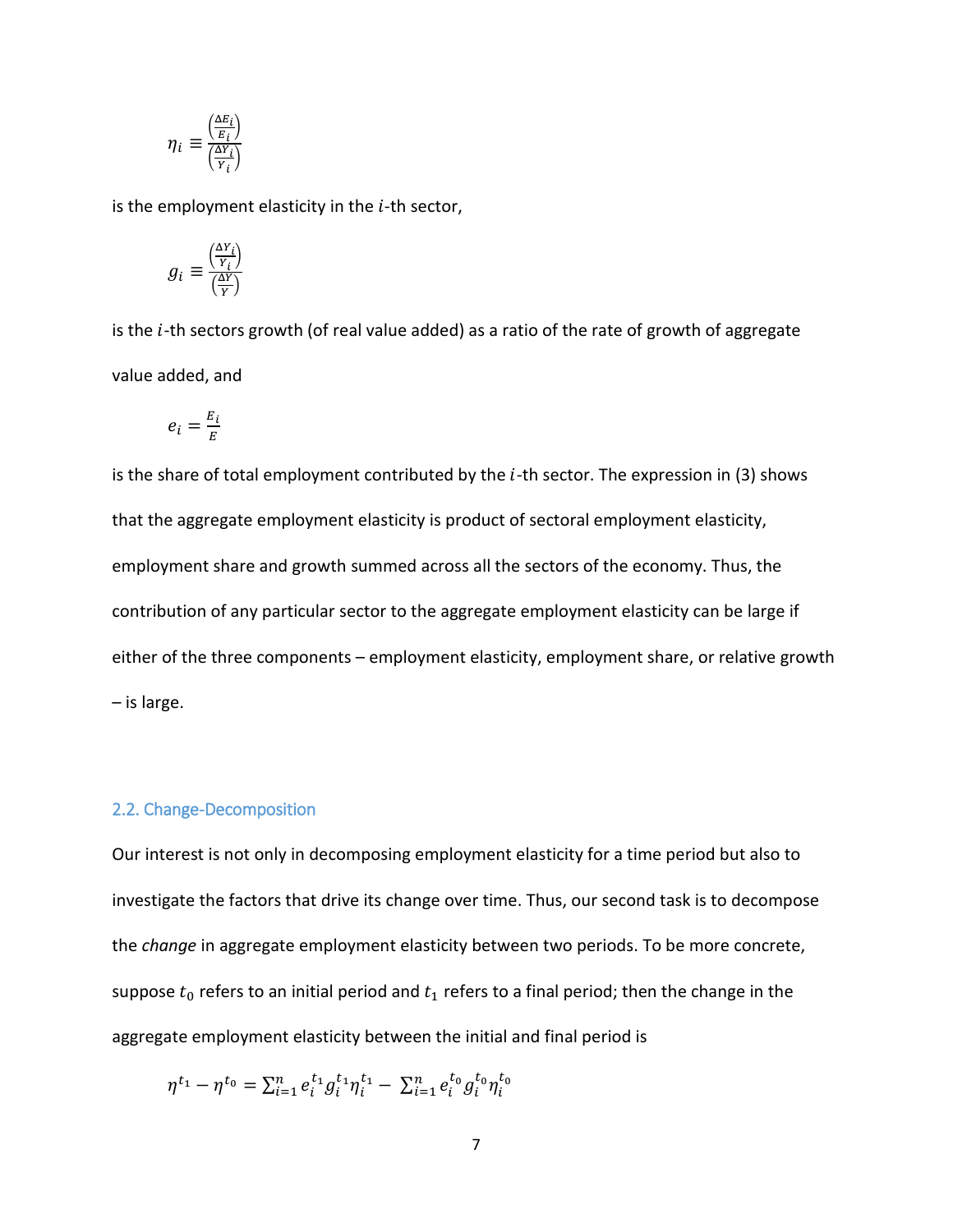Adding and subtracting terms, this becomes

$$
\eta^{t_1} - \eta^{t_0} = \sum_{i=1}^n e_i^{t_1} g_i^{t_1} (\eta_i^{t_1} - \eta_i^{t_0}) + \sum_{i=1}^n e_i^{t_1} \eta_i^{t_0} (g_i^{t_1} - g_i^{t_0}) + \sum_{i=1}^n \eta_i^{t_0} g_i^{t_0} (e_i^{t_1} - e_i^{t_0})
$$

so that

$$
\eta^{t_1} - \eta^{t_0} = \Delta SEL + \Delta SGW + \Delta SEM \tag{4}
$$

where the first component,  $\Delta SEL$ , captures changes in sectoral elasticities

$$
\Delta SEL = \sum_{i=1}^{n} e_i^{t_1} g_i^{t_1} \left( \eta_i^{t_1} - \eta_i^{t_0} \right) \tag{5}
$$

and the second component,  $\Delta SGW$ , captures changes in relative sectoral growth rates

$$
\Delta SGW = \sum_{i=1}^n e_i^{t_1} \eta_i^{t_0} \left( g_i^{t_1} - g_i^{t_0} \right) \tag{6}
$$

and the third component,  $\Delta SEM$ , captures changes in sectoral employment shares

$$
\Delta SEM = \sum_{i=1}^{n} \eta_i^{t_0} g_i^{t_0} (e_i^{t_1} - e_i^{t_0})
$$
\n(7)

The expression in (4) shows that the change in aggregate employment elasticity can be decomposed into three components, one driven by changes in sectoral employment elasticities, another by changes in relative sectoral growth, and the last by changes in sectoral employment shares. Let us look at each component in turn.

The first component,  $\Delta SEL$ , is a weighted sum of changes in employment elasticity occurring within each sector between the final and initial period. The weights are the product of employment shares and relative growth rates in the final period. It represents the contribution to the change in aggregate output elasticity of employment coming from changes in the elasticity occurring *within* each sector. It will have a value of zero (or close to zero) if employment elasticities do not change much in every sector. On the other hand, if employment elasticity changes in sectors that have relatively large employment shares or in sectors that are growing relatively faster than average, then this component will have a large value.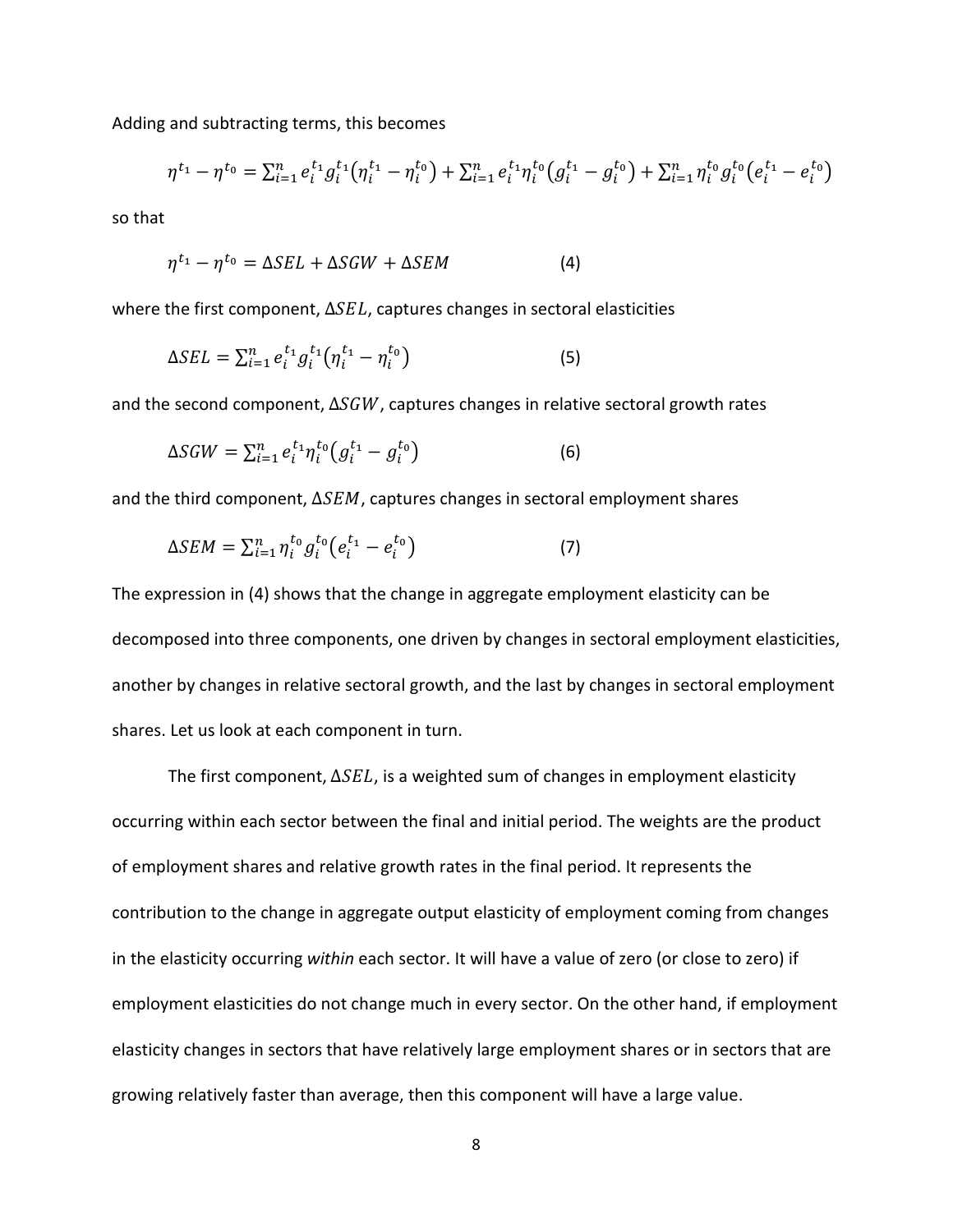The second component,  $\Delta SGW$ , is a weighted sum of changes in the relative growth rates of each sector, with the product of employment share in the final period and the employment elasticity in the initial period used as weights. It measures the contribution to the change in aggregate employment elasticity coming from changes in the relative sectoral growth rates of real value added. If the relative position of all sectors with respect to the average growth rate of the economy remains more or less unchanged, then this component will has a value that is close to zero. On the other hand, if sectors change position relative to average growth, then the magnitude and sign of this component will depend on the magnitude and signs of employment elasticity and employment shares.

The third component,  $\Delta SEM$ , is a weighted sum of changes in the employment share of each sector, where the product of employment elasticity and relative growth in the initial period are used as weights. This component represents the contribution to the change in the aggregate elasticity coming from changes in the employment share of each sector. If an economy is undergoing rapid structural change, this component might have a large value. Otherwise, it will be relatively small.

In this paper we use data on real value added and employment at the aggregate level and at levels disaggregated by major sectors in India and the US to investigate the level and changes in the aggregate output elasticity of employment since the mid-1970s. To understand the determinants of the level of employment elasticity for any time period, we compute the components of the level of elasticity given in (3) and study sectoral contributions. To investigate the drivers of change, we compute the three components of change in aggregate elasticity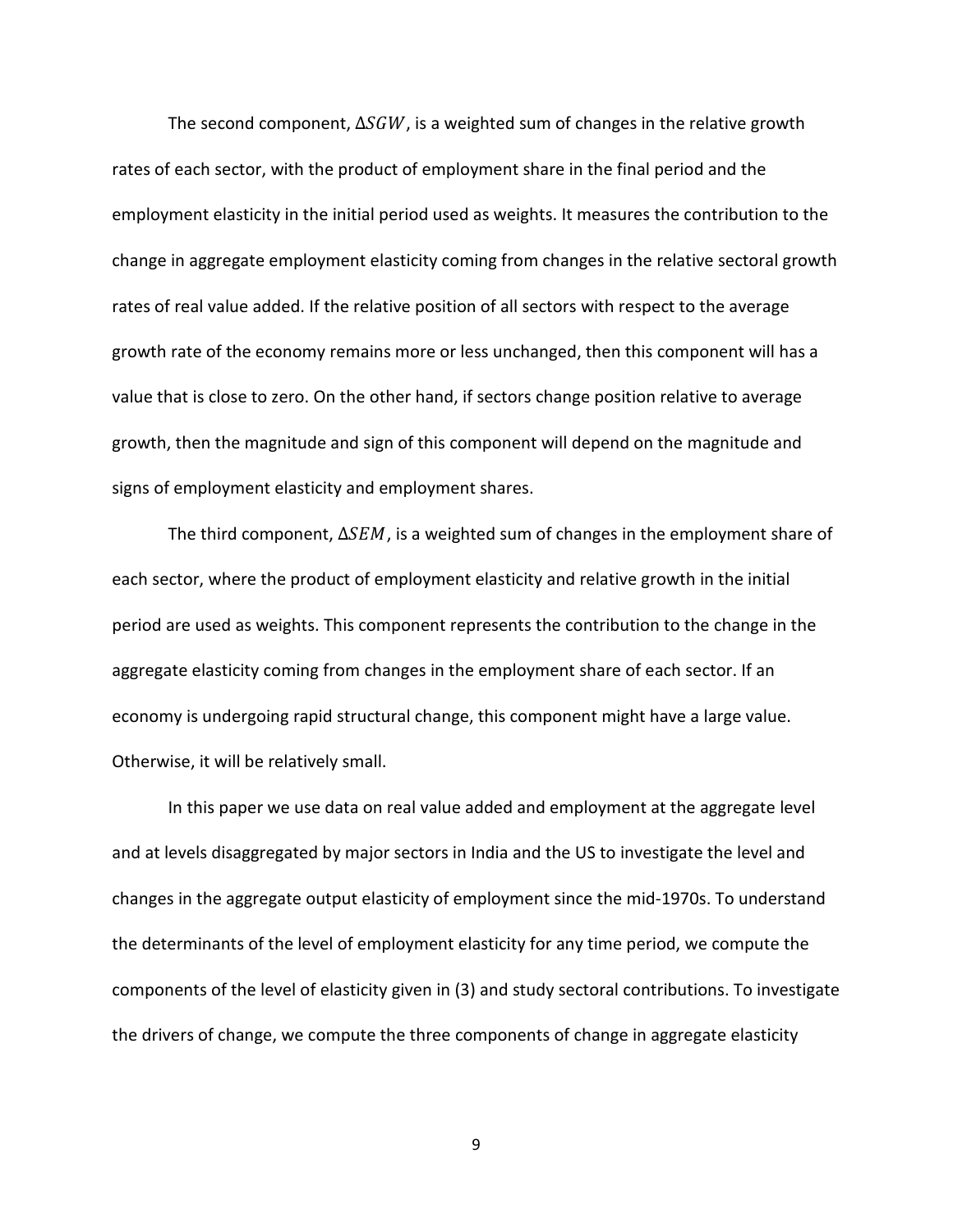given in (4) and investigate their relative sizes. But before we discuss our results, we would like to describe our data sources.

#### 3. Data

 $\overline{\phantom{a}}$ 

Data for our analysis of employment elasticity in India come from two main sources. Data on aggregate and sectoral real value added comes from the *Economic Survey of India, 2013-14* (Government of India 2014)*.* We use gross domestic product at factor cost, expressed in terms of 2004-05 prices, as our measure of real output. Output data is available for the whole economy (ALL) and for four major sectors: AGR (agriculture, forestry & fishing, mining & quarrying), MFG (manufacturing, construction, electricity, gas & water supply), TRD (wholesale & retail trade, hotel, transportation & communications), CSP (community, social and public services sectors).<sup>[3](#page-11-0)</sup> Thus, the particular division into sectors that is used in this paper is determined by the availability of data on real output in India.

Data on aggregate and sectoral employment – that matches the above 4 sectors – is constructed from various rounds of the EUS. The EUS questionnaire uses three different reference periods to ascertain the activity status of any individual: one year (usual status), one week (current weekly status), and each day of the reference week (current daily status). Following common practice in the literature, we will use usual status to define employment.

With respect to the reference period of a year (usual status), each person is classified into one of three activity statuses: (a) working, (b) not working but available for work, and (c) neither working nor available for work. All those who fall in categories (a) and (b) are counted

<span id="page-11-0"></span><sup>&</sup>lt;sup>3</sup> Note that the division into the 4 sectors is exhaustive. Thus, for both output and employment, ALL = AGR + MFG + TRD + CSP.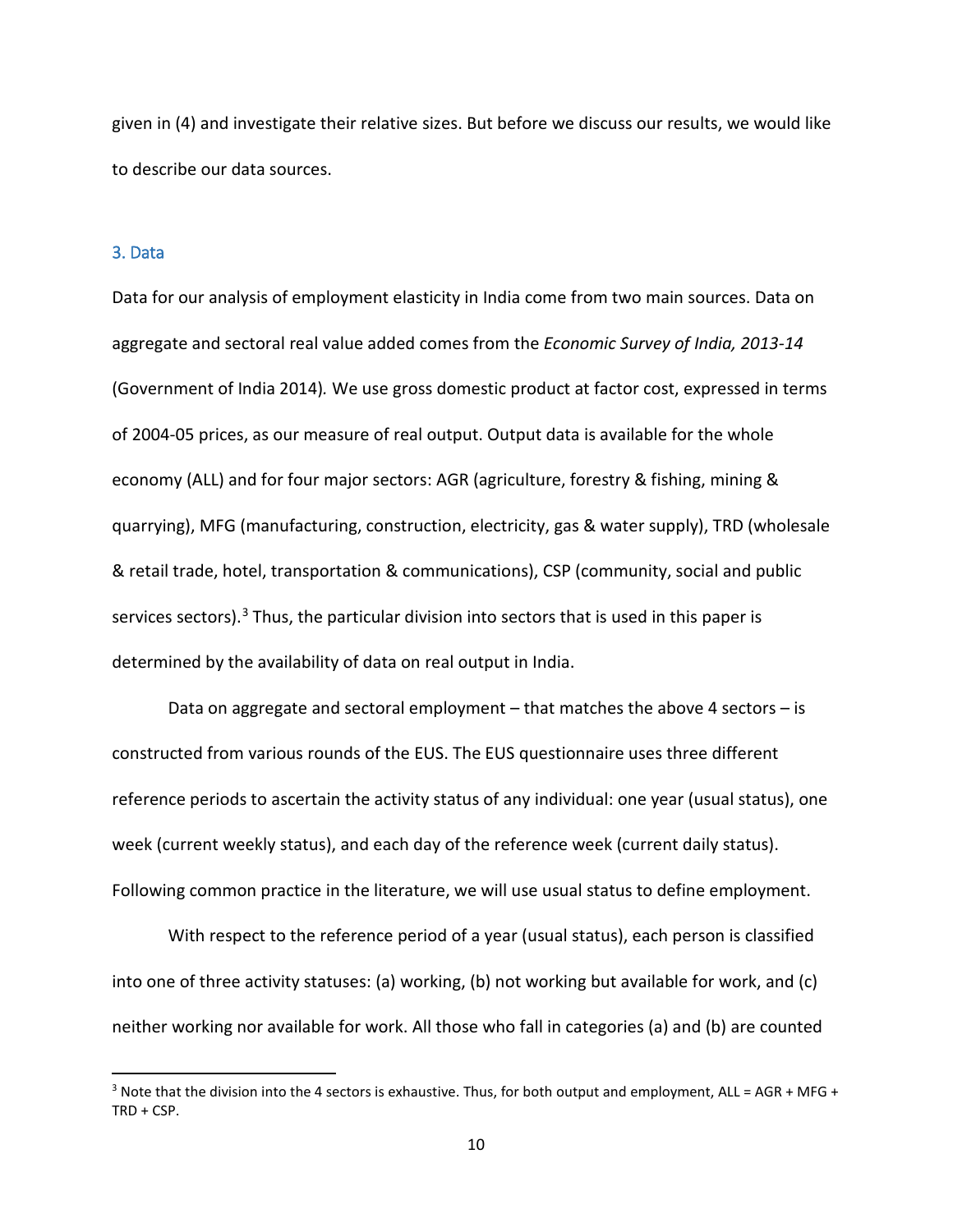as part of the labour force, with those in category (a) being counted as employed and those in (b) as being unemployed. Those who fall in category (c) are counted as "not in the labour force".

Since it is possible for a person to be simultaneously belong to more than one of the categories (a), (b) and (c) over the reference period of a year, the EUS uniquely identifies a person as belonging to one of the three categories using the "major time criterion", and calls it the usual principal activity status. "The activity status on which a person spent relatively long time (i.e., major time criterion) during the 365 days preceding the date of the survey is considered as the *usual principal activity status* of the person." (NSSO 2011). To allow for the possibility that a person classified with the major time criterion performed some other economic activities for a shorter time span, the EUS uses *usual subsidiary status*. This is defined as the status for any economic activity performed over the past 365 days for a minor period not less than 30 days. In this paper, we will use the definition of "total employed" as all those persons who are counted as workers (i.e., falling in category (a) above) using either the principal status (PS) or subsidiary status (SS). To arrive at estimates of workers using this definition, we use three sources.

First, we extract the data on sectoral shares of employment from Statement 5.9, NSSO (2011). Second, we take data on levels of total employment from Himanshu (2011), who had used unit-level EUS data to construct his figures. Combining the two gives us levels of sectoral employment for from 1977-78 to 2009-10 (roughly every 5 years). Third, for the latest year, 2011-12, we use data on sectoral employment levels from Thomas (2014), who had used unitlevel EUS data to generate his estimates.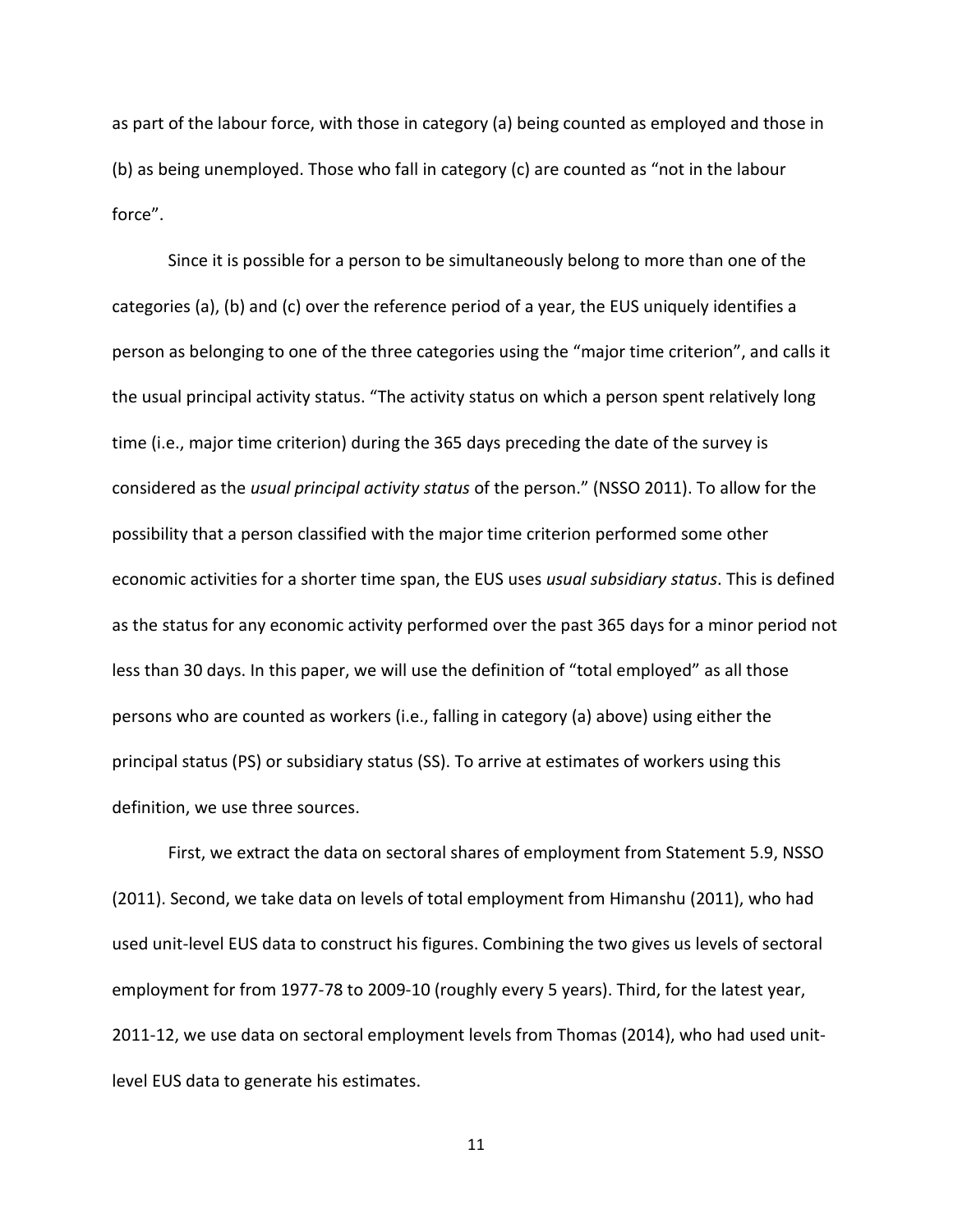Thus, the time period for our analysis runs from 1977-78 to 2011-12 but the frequency of our data set is not annual. While we do have annual data on real output, data on employment is only available roughly every 5 years, the years when the EUS was conducted by the NSSO. Hence, our data set for India consists of observation on real output and employment, at the aggregate level and for the 4 major sectors mentioned above, for the years 1977-78, 1983, 1987-88, 1993-94, 1999-00, 2004-05, 2009-10, 2011-12.

Data for the US economy come from the "GDP by Industry" data set available on the website of the Bureau of Economic Analysis of the US Department of Commerce.<sup>[4](#page-13-0)</sup> For the US economy, our measure of real output is nominal gross domestic product – for the whole economy and for the four sectors that we are working with – deflated by the economy-wide GDP deflator with 2005 as the base year. Our measure of employment is the sum of full time and part time employees. To facilitate comparison with India, we use the same years of analysis. Thus, our data set for the US has observations on real output and employment, at the aggregate level and for the 4 major sectors, for the years 1977, 1983, 1987, 1993, 1999, 2004, 2009, 2011.[5](#page-13-1)

 $\overline{\phantom{a}}$ 

<span id="page-13-0"></span><sup>4</sup> See [http://www.bea.gov/industry/index.htm#annual](http://www.bea.gov/industry/index.htm%23annual)

<span id="page-13-1"></span><sup>&</sup>lt;sup>5</sup> The time periods in the Indian data sets span over consecutive calendar years. For instance, the time period 1977-78 starts in the middle of 1977 and runs till the middle of 1978. In the case of the US, the time periods in the data set are also the calendar years. As a matter of convention, we choose the first year from the US for comparison with the relevant period in India. For instance, to compare the accounting year 1977-78 in India, we use 1977 in the US.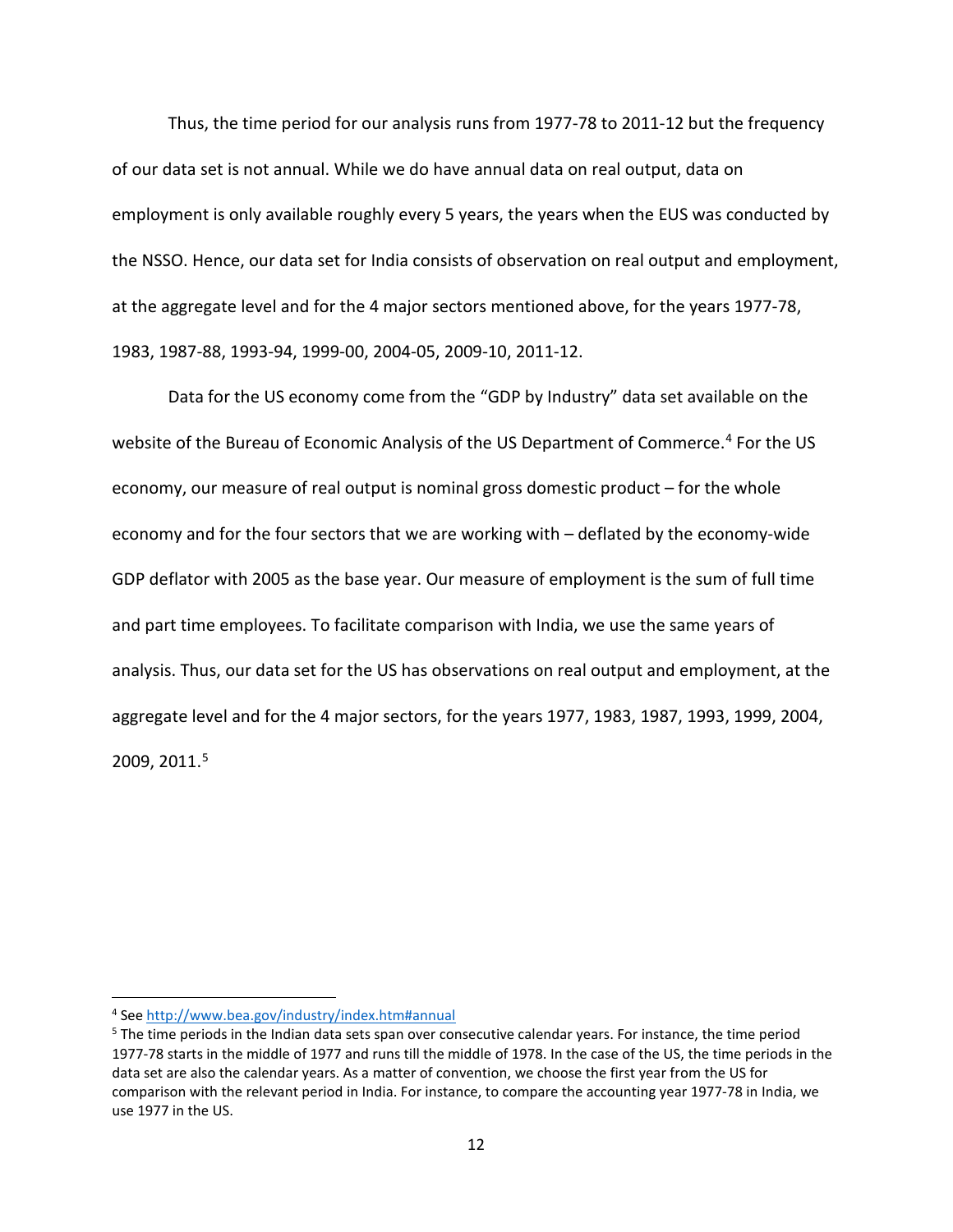#### 4. Results

#### 4.1. Overall Trends

Table 1 presents data on output and employment for India from 1977-78 to 2011-12, roughly every 5 years. Over this three and half decade period, India's real output (measured in 2004-05 prices) has increased more than 7-fold from about 7.4 trillion rupees to 52.5 trillion rupees. Over the same period, employment has increased from 268.3 million to 472.5 million. Thus, real output (measured in 2004-05 prices) per worker increased from about 27776 rupees/worker to 111058 rupees/worker, implying an average annual growth rate of about 4.2 percent per annum. Of course, the pace of change has been uneven over the decades so that the responsiveness of employment to output growth has also fluctuated over time.

#### [Table 1 about here]

The first row of Table 2 has employment elasticities over consecutive periods – which is also visually displayed in Figure 1 – computed from the data in Table 1. The data in Table 2 seems to suggest that there is a downward drift in the employment elasticity: it was 0.792 for 1977- 78/1983, but fell to 0.166 for 2009-10/2011-12. In the intervening periods, it has fluctuated.

#### [Table 2 about here]

Table 4 presents analogous data on output and employment for the US economy. Over the period from 1977 to 2011, real output (measured in 2005 prices) in the US has increased only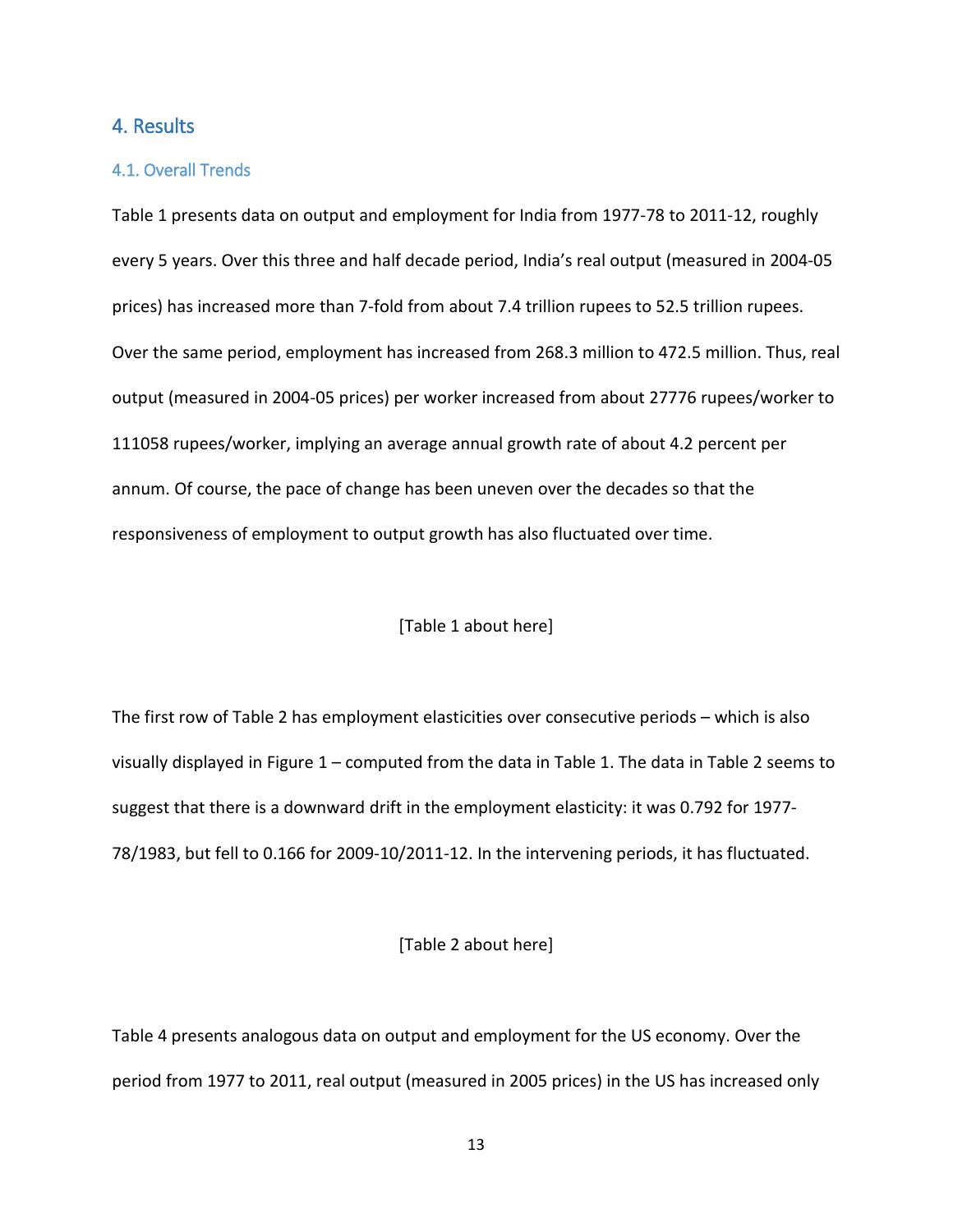about 2.5-fold from 5.4 trillion to 13.3 trillion USD. Employment has increased from 90 to 138 million. Thus, real output (measured in 2005 prices) per worker increased from about 59388 USD/worker to 96360 USD/worker, implying an average annual growth rate of about 1.4 percent per annum. Just like in the case of the Indian economy, the pace of growth of output and employment has been uneven over the decades, so that the employment elasticity has fluctuated. The first row of Table 5 shows that the aggregate employment elasticity has declined from 0.642 in the period 1977/1983 to 0.154 in 2009/2011.

Figure 1 has time series plot of aggregate employment elasticities for both India and the US. It is rather striking that despite the differences in the structures of the two economies, the aggregate employment elasticity shows similar levels and trends over the past three decades. For both countries, the aggregate employment elasticity starts at roughly similar values in 1977/1983 and falls to similar values by 2009/2011.

This aggregate picture hides enormous variation across sectors. For instance, in India the share of agriculture in output declined sharply from 40 to 16 percent over our period of study, but its share in employment declined much more slowly from 71 to 47 percent over the same period. In contrast to this, the share of manufacturing in output increased very slowly from 23 to 26 percent, but the share of employment increased much faster from 12 to 24 percent. These divergent trend movements in output and employment gives rise to divergent employment elasticities across sectors, which will be a key part of the analysis in this paper.

Much as in India, the aggregate picture in the US arises from very different sectoral patterns. While agriculture has been, and remains, the dominant sector in India, the services sector (CSP) plays an analogous role in the US. But there is a difference too: while the share of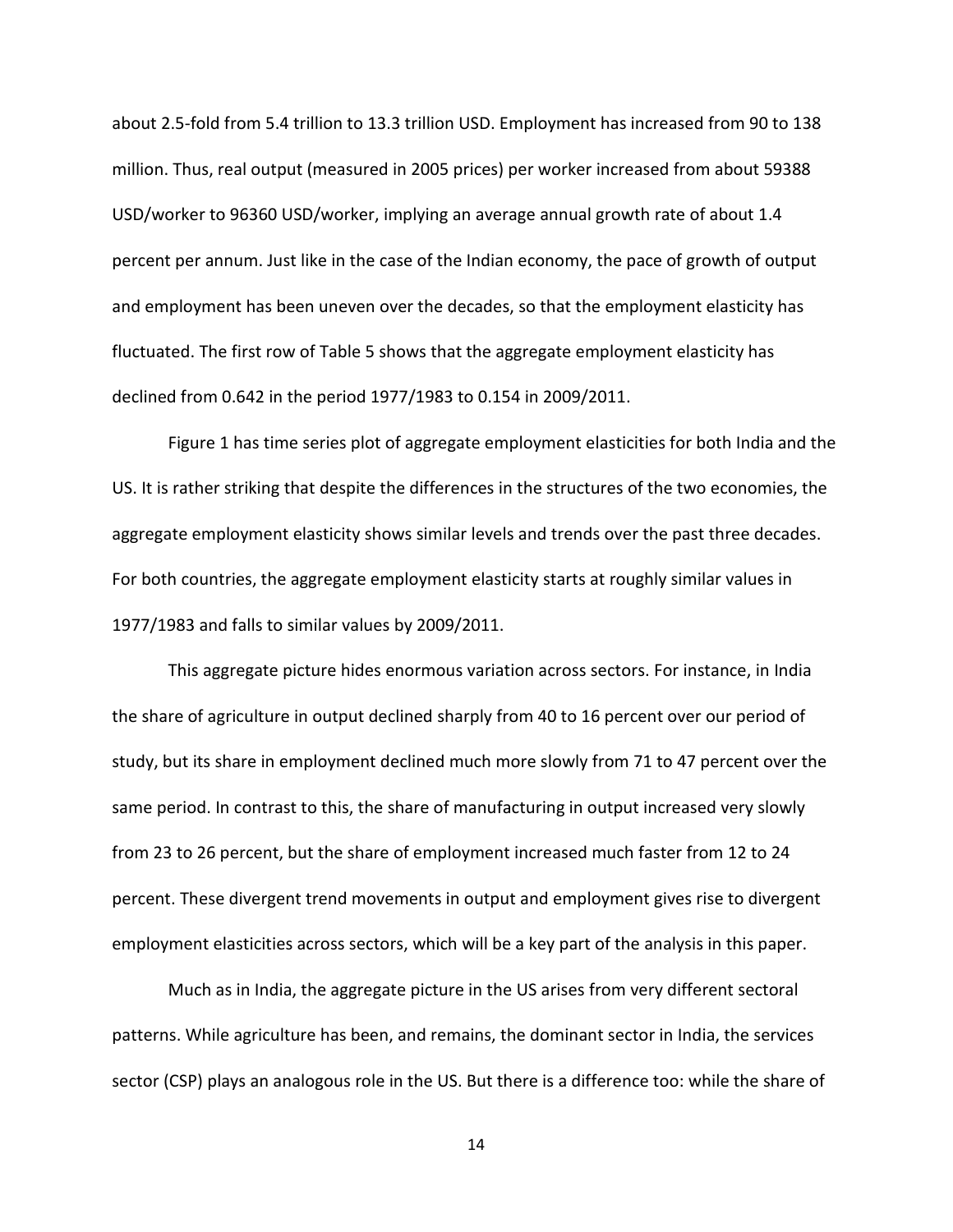agriculture in India's output and employment has fallen, the share of CSP in the US economy has increased. The share of output for CSP has increased from 49 to 65 percent; and the share of employment has also increased from 52 to 67 percent. The manufacturing sector in the US shows a trend that is similar to the role of agriculture in India: its share in output and employment has secularly declined. Naturally, these differing movements in output and employment give rise to different employment elasticities. We turn to an analysis of these next, with an investigation of elasticity levels first.

#### 4.2. Level of Employment Elasticity

Table 2 and 5 present results of the decomposition of the level of employment elasticity for India and the US respectively. This decomposition uses (3) in section 2.1 above, which shows that the level of aggregate employment elasticity is the product of sectoral elasticity, employment share and relative growth summed over the different sectors.

From the first row of Table 2 we see that the aggregate employment elasticity in India had extreme values in two periods: in the period 1977-78 to 1983, the elasticity was high at 0.792; in the period 2004-05 to 2009-10, the elasticity was low at 0.009. Other than these two periods, the elasticity has hovered around 0.29, sometimes above and sometimes below this magnitude. The period of high elasticity was driven by low output growth (16.5 percent over a 6 year period) and a high employment growth (13 percent over the same period). On the other hand, the period of low elasticity was caused by very high output growth (52 percent over a 5 year period) and an exceptionally low employment growth (0.5 percent over the same period).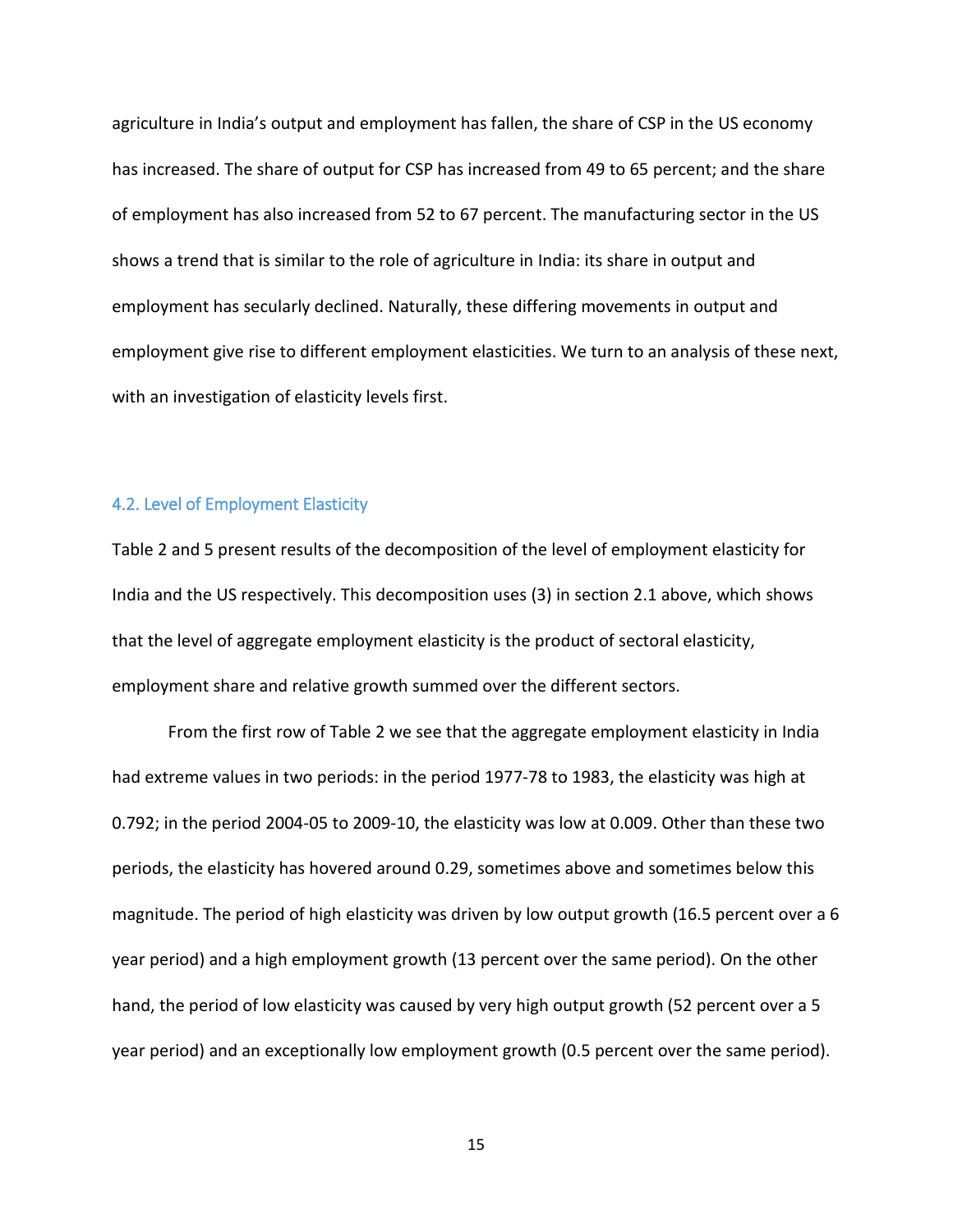The next three panels in Table 2 present information on the three components of elasticity: sectoral employment elasticity, sectoral employment share and relative growth across sectors. We see some interesting patterns in these numbers. First, sectoral employment elasticity has declined for agriculture over the past three decades, with the two recent most periods, 2004-05/2009-10 and 2009-10/2011-12, registering negative employment elasticity. While other sectors do not display any pronounced trend in their within-sector employment elasticities, all the non-agricultural sectors have witnessed large increases in employment elasticities for the most recent period.<sup>[6](#page-17-0)</sup> One may infer that the decline in the overall elasticity has been driven by the decline in elasticity in agriculture until very recently, when the former has increased even as the latter has declined. We shall get back to this point later. Second, the relative growth of the agricultural sector has always been below unity, i.e., the agricultural sector always grew at slower rates than the aggregate economy. All the other sectors have generally registered above (or close to) average growth. This is in line with existing evidence on the relative stagnation in the agricultural sector in India. Third, the employment share in agriculture has secularly, but slowly, declined. All other sectors have witnessed a growth in their employment shares. This suggests a slow process of structural transformation of the Indian economy, i.e., movement of labour out of agriculture, over the past three decades.

The last panel of Table 2 presents data on the relative contribution of each of the four sectors to aggregate employment elasticity. The number for each sector has been derived in two steps. First, for any sector the product of employment elasticity, relative growth rate and

 $\overline{\phantom{a}}$ 

<span id="page-17-0"></span> $6$  Comparing the last with the other periods calls for some caution because the duration of the last period is only 2 years while the others are of roughly 5 year durations.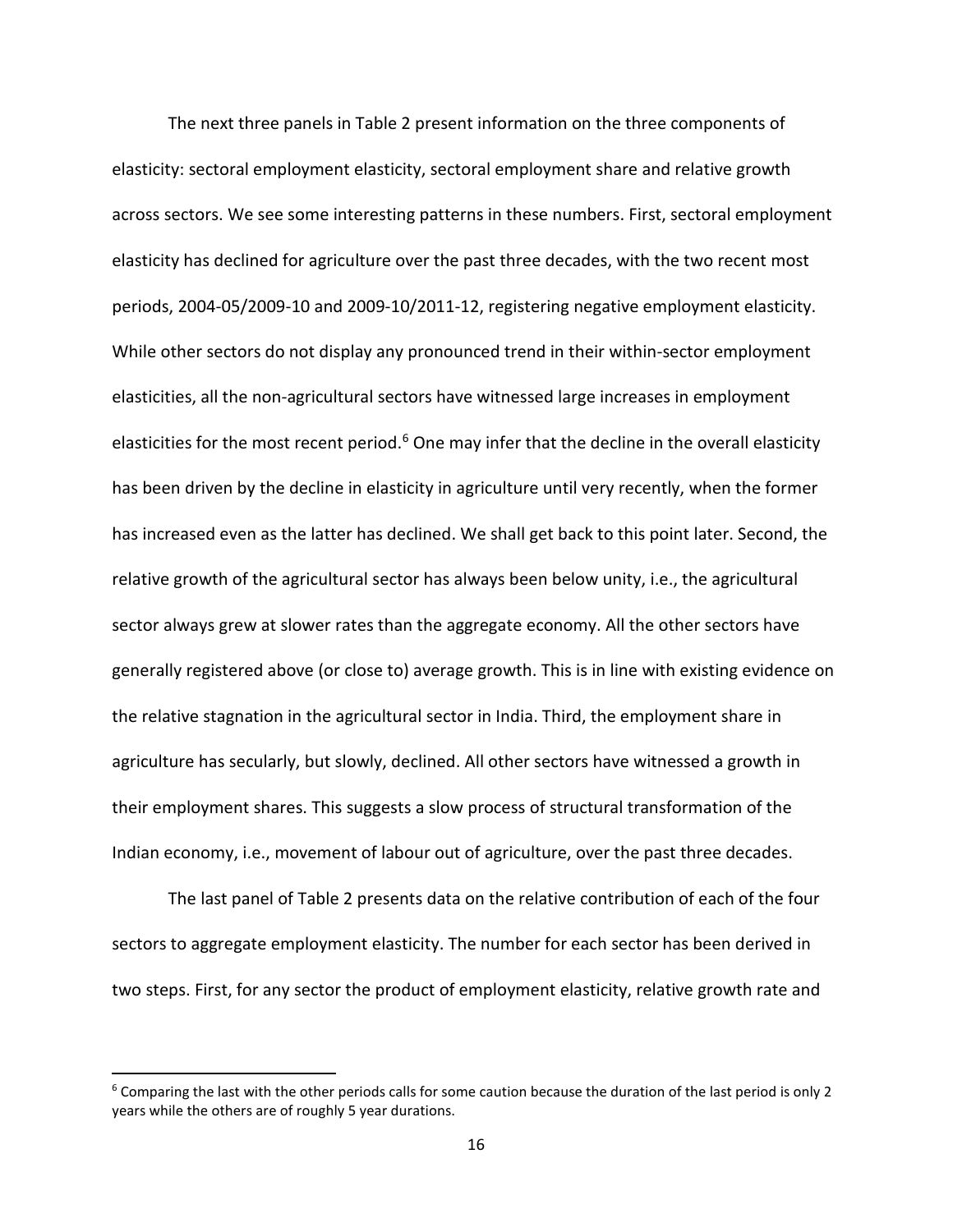relative employment share is calculated, as in the expression in (2). Second, the ratio of the above-derived number with the aggregate employment elasticity is obtained and reported (in the last panel of Table 2 and 5). Among the first five periods, agriculture was the main contributor in two (1977-78/1983, and 1987-88/1993-94) and important in one (1999-00/2004- 05). The last two periods are very different from the first five. In the last two periods, the contribution of agriculture has turned negative and extremely large, i.e., aggregate employment elasticity has an opposite sign to that of employment elasticity in agriculture. Thus, from 2004-05 onwards, aggregate employment elasticity is being driven by the nonagricultural sectors, especially manufacturing. This is in line with existing evidence that the period since 2004-05 has seen rapid growth of employment in constructions, which is part of what we have called "manufacturing".

Table 5 presents similar numbers for the US economy. It is clear from the third panel that unlike in India, agriculture does not account for a significant part of the US employment. The last sector, CSP, which includes all services other than trade, hotels, transport and communication, employs the largest share of people. Employment elasticities of CSP have been reported in the second panel. Although there is some decline over time, the fall is not as drastic as was observed for agriculture in India. Much as in India, we find a decline is the overall elasticity, from 0.642 in 1977-83 to 0.154 in 2009-11. This decline in the aggregate employment elasticity is more pronounced than the decline in CSP elasticity. Therefore it must have been influenced by factors other than CSP's employment elasticity. Among other sectors, manufacturing displays volatility in employment elasticity even as it employment share has relentlessly fallen. TRD shows a mild long run decline in elasticity, which may have had a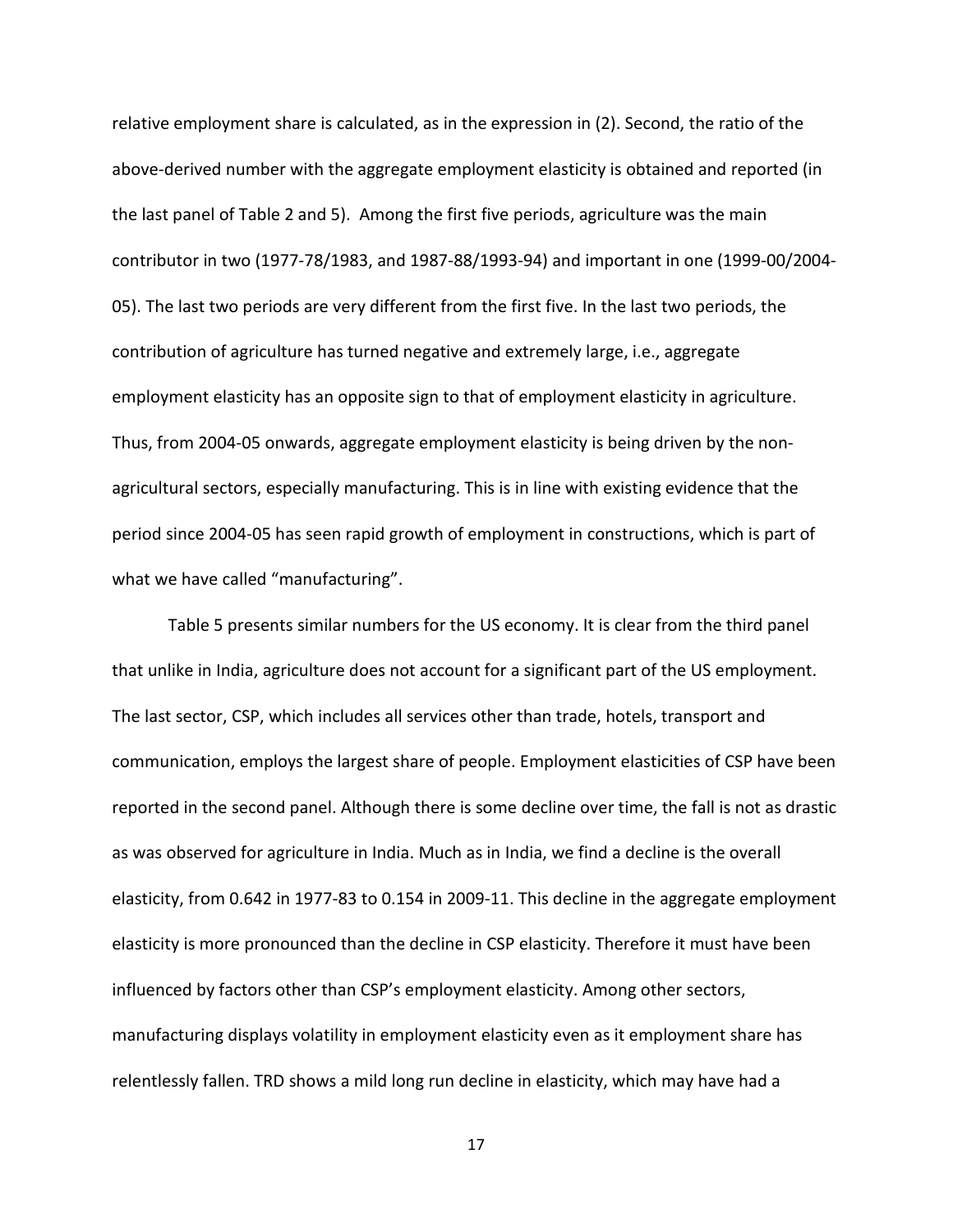bearing on the overall elasticity. AGR is not significant; like MFG it shows some volatility in the elasticity levels, but its employment share is too small to make any significant impact on the aggregate employment elasticity.

Examining the last panel of table 5, we find that CSP has indeed been the largest contributor to the overall elasticity in most of the periods (refer to the last row). The period 2004-09 was exception to this pattern, when the overall elasticity turned negative, although CSP's employment elasticity was positive. The manufacturing sector, which witnessed large negative relative growth, was main reason for the negative overall elasticity in 2004-09. Trade, hotels, transportation and communications sector added to the negative influence of the manufacturing sector with its own negative growth. The recent recession of US economy which rendered growth of these two sectors negative is thus the possible culprit. Figures for the period 2004-09 bear a lesson for the employment elasticity analysis. Even if all the sectors display positive employment elasticity (refer to the set of numbers in the second panel), the overall elasticity can become negative because of negative growth in some sectors.

In the above discussion, references to changes in employment elasticity across time, both of the overall economy and of individual sectors, have come up repeatedly. We made some conjectures about the influence of a particular sector's elasticity change on the change in aggregate elasticity. In the next section, we investigate these issues in greater detail and with more rigour.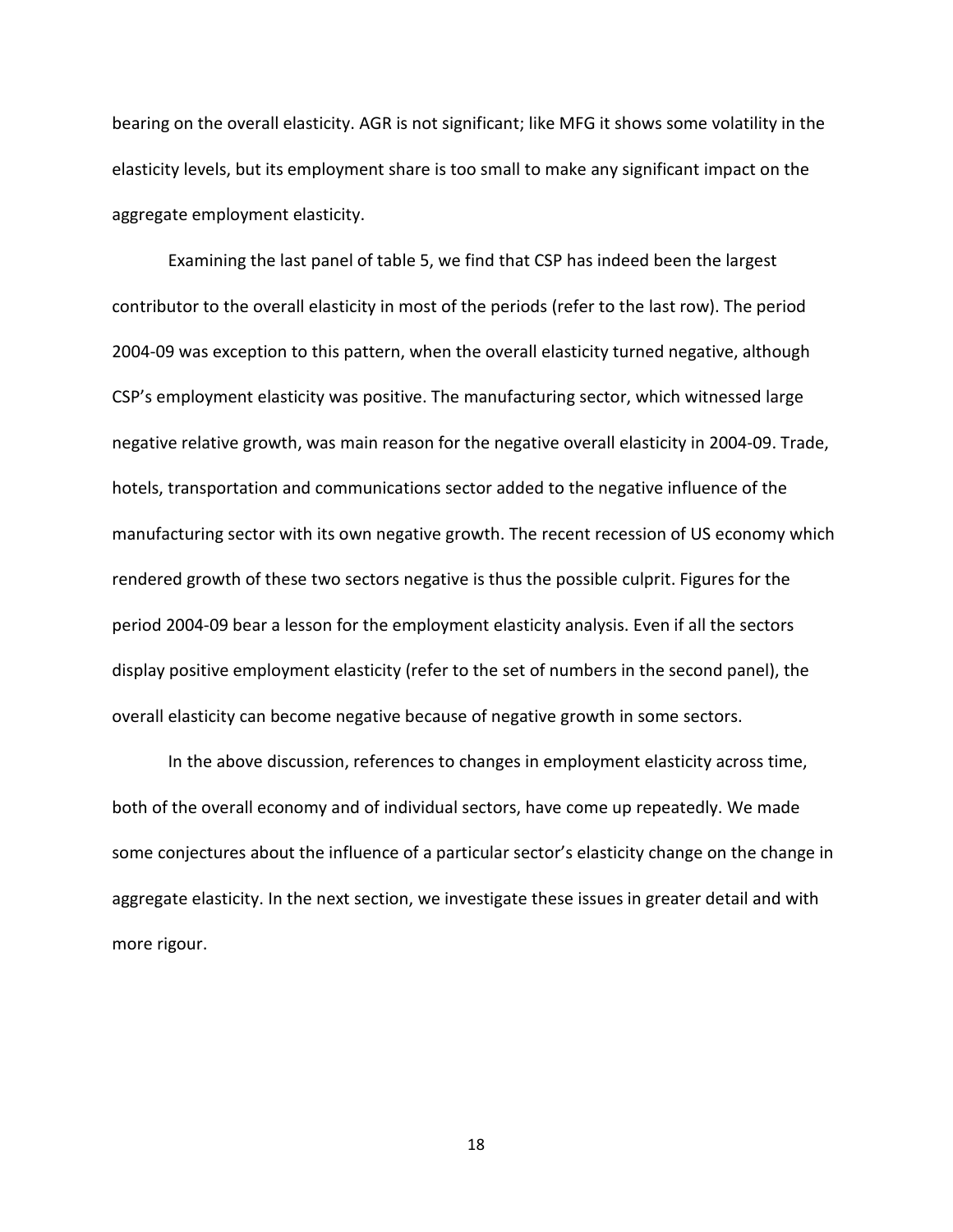#### 4.3. Change in Employment Elasticity

In Table 3 and 6, we report results for the decomposition of the change of aggregate employment elasticity for India and the US respectively. The numbers in these two tables report the terms of equation (4) – where the change in overall elasticity is expressed as a sum of three components pertaining to change in elasticity within the sector, change in relative growth of the sector, and change in the employment share of the sector. For easy reference, the first row of the tables reports the change in aggregate employment elasticity between successive periods. The first panel (component 1) reports the component that is driven by change in sectoral employment elasticity; the second (component 2) report the component that comes from change in relative growth rate of sectors; and the third panel (component 3) reports the component that arise from change in sectoral employment shares. Each panel ends with a "Total" row, which adds up the numbers of that particular panel. This number gives the contribution of the particular component – component 1, 2 or  $3 -$  to the change in overall elasticity.

The results for India (Table 3) show three interesting patterns. First, the numbers in the first row of the table shows that aggregate employment elasticity did not undergo monotonous change in India. Positive and negative entries have alternated with each other, giving a zigzag pattern to the corresponding line in figure 1. Since the magnitude of the negative entries have been larger, there is an overall decline.

Second, the entry in "Total" row for component 1 (change in sectoral elasticity) have dominated the corresponding "Total" row entries for component 2 and 3. This means that aggregate employment elasticity has been swayed in the direction of the change of elasticity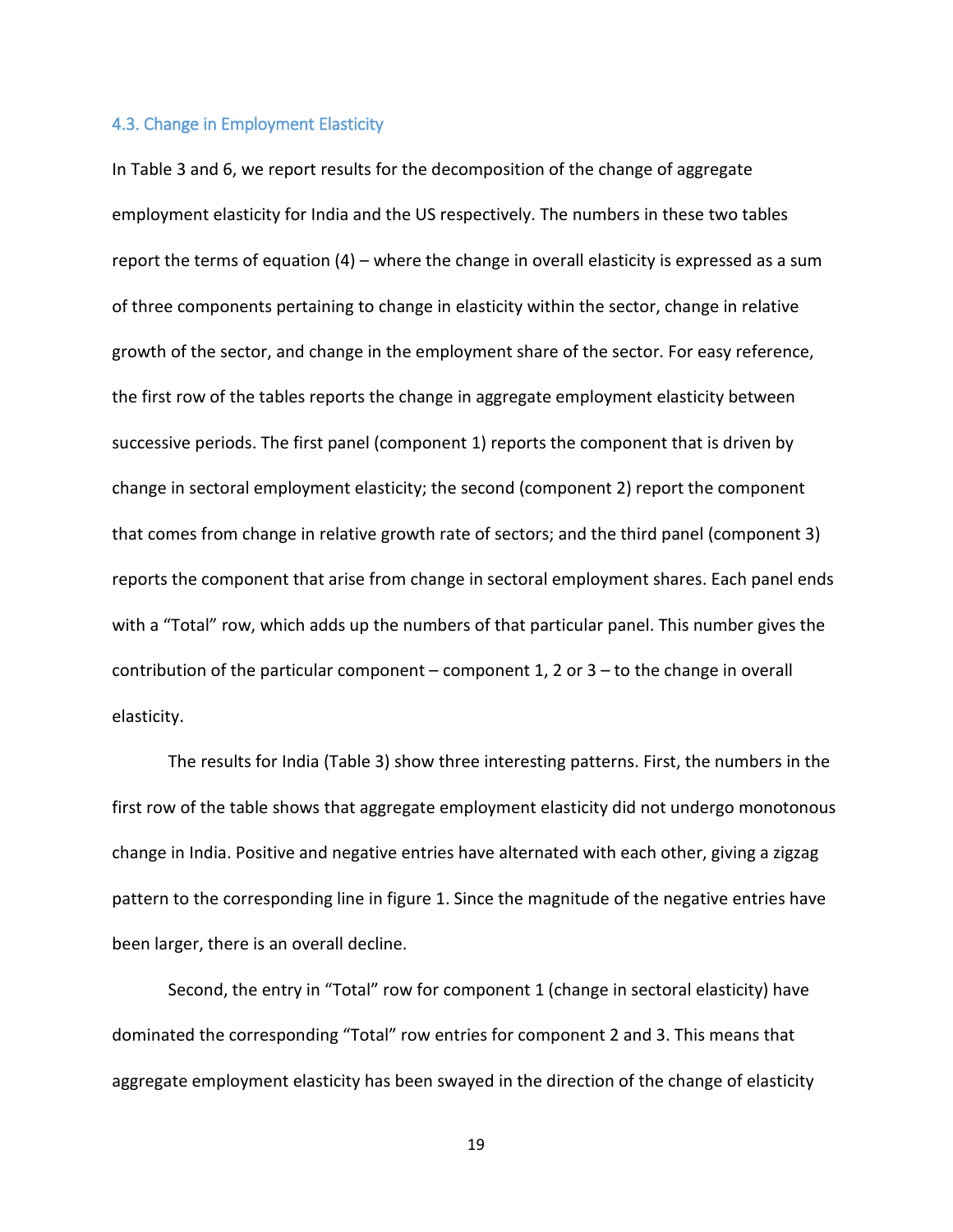within individual sectors. The influence of the other two components have been weak in comparison. The reason for the weak effect of component 2 comes from the fact that relative position of sectors with respect to aggregate growth has not changed much over the periods; and the weak effect of the third component arises from the slow change in sectoral employment shares.

Third, if we compare the contribution of each sector to component 1 (which has been the most important driver of change in aggregate employment elasticity), we see that agricultural sector's employment elasticity appears to be the most influential. Irrespective of the changes in elasticity of the other sectors, aggregate employment elasticity has changed in the direction of change of the employment elasticity of the agricultural sector, except for the last period under consideration. For the first time aggregate elasticity and elasticity in agriculture have moved in opposite directions during the last period, 2004-05/2009-10 to 2009- 10/11-12, the former having declined even as the latter rose. A probable reason for the dominance of agriculture in the past three decades and its declining influence of late, is the slow but sure fall of its employment share.

Referring to equation (5) we find that in the expression for the first component,  $\Delta SEL$ , change in sectoral elasticity between two successive periods gets multiplied by employment share and relative growth of the sector in the latter period. The high employment share of agriculture meant that its elasticity change had a stronger impact on overall elasticity change compared to other sectors, making its elasticity change count for more. This is borne out by the numbers in table 2. Seen in this light, the divergence of elasticity movement of agricultural sector with the overall economy in the last period (2004-05/2009-10 to 2009-10/11-12) is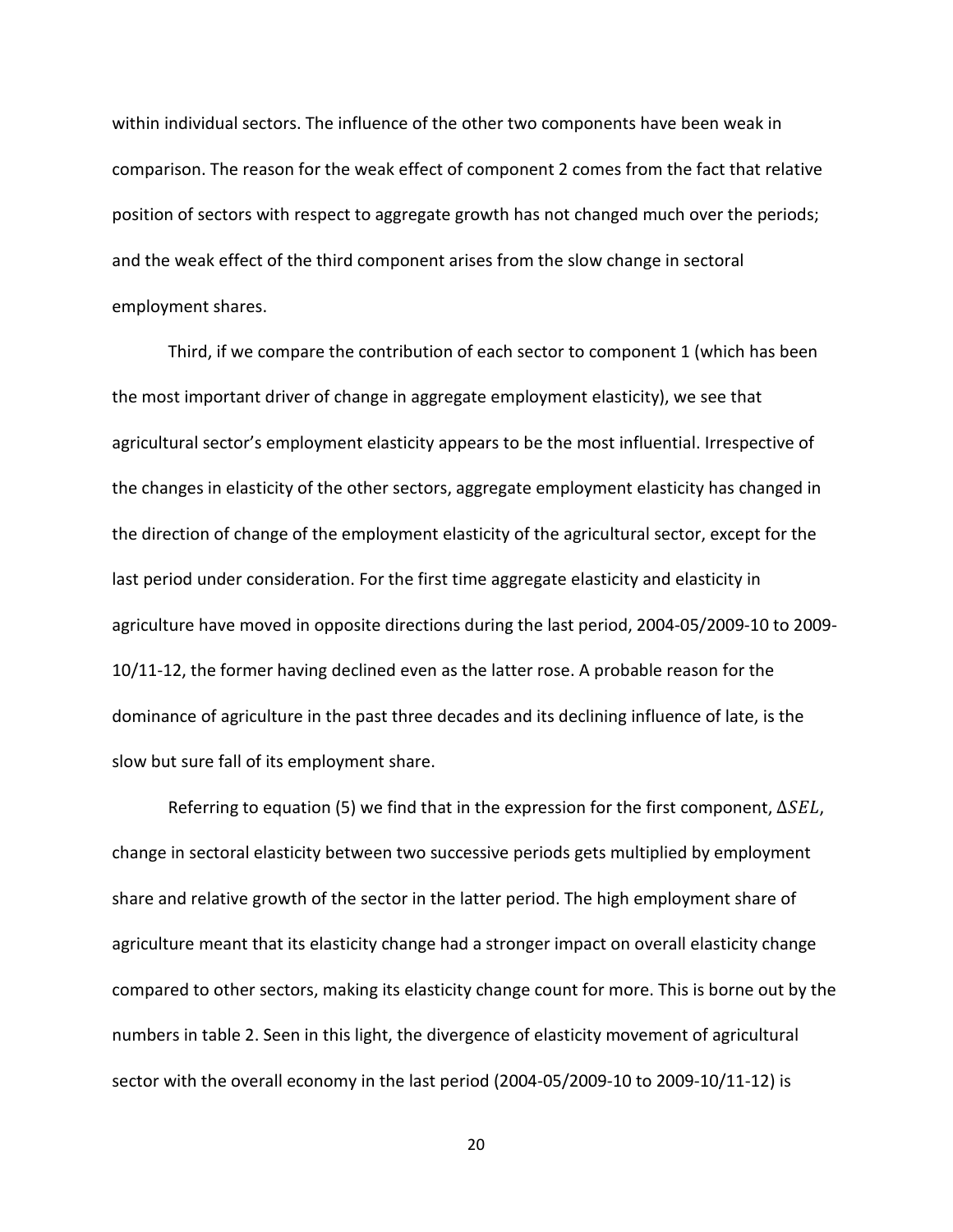crucial. Even though the agricultural sector remains the largest employer, its share in total employment has been slowly eroded. By the mid-2000s, we seem to have reached a stage where numbers can stack up in such a way that sectoral elasticity change in agriculture no longer decides the direction of the aggregate elasticity.

Turning to the US economy, we observe less of the wavering zigzag pattern of employment elasticity that we saw for India (refer to the first row of table 6). In four of the six periods considered, the change has been negative. Over the whole period, the aggregate employment elasticity fell because the magnitude of the negative changes have been greater than that of the positive changes.

One of the key differences with India is that the first component has not always been the main driver of change in the aggregate employment elasticity in the US economy. In four of the six periods, it played an important role. But there are periods when the second component, namely, change in the growth rate of sectors, has played a determining role. For example, the last period, 2004-09 to 2009-11, is a case in point. The first component shows a negative entry, indicating that sectoral employment elasticities fell in general.<sup>[7](#page-22-0)</sup> But the high and positive value of the second component pulled the overall effect in the positive direction. Thus, in spite of declining elasticity in most of the sectors, the economy as a whole showed a rising employment elasticity because relative growth rate of sectors (especially MFG and TRD) improved over time.<sup>[8](#page-22-1)</sup>

 $\overline{\phantom{a}}$ 

<span id="page-22-0"></span> $7$  Except for the CSP sector which experienced a slight improvement.

<span id="page-22-1"></span><sup>&</sup>lt;sup>8</sup> We observe that the CSP sector's growth rate fell during this time (refer to table 5). Hence its contribution to the second component has been negative (table 6). However this negative contribution from CSP got overwhelmed by the stronger positive effects coming from other sectors, especially MFG.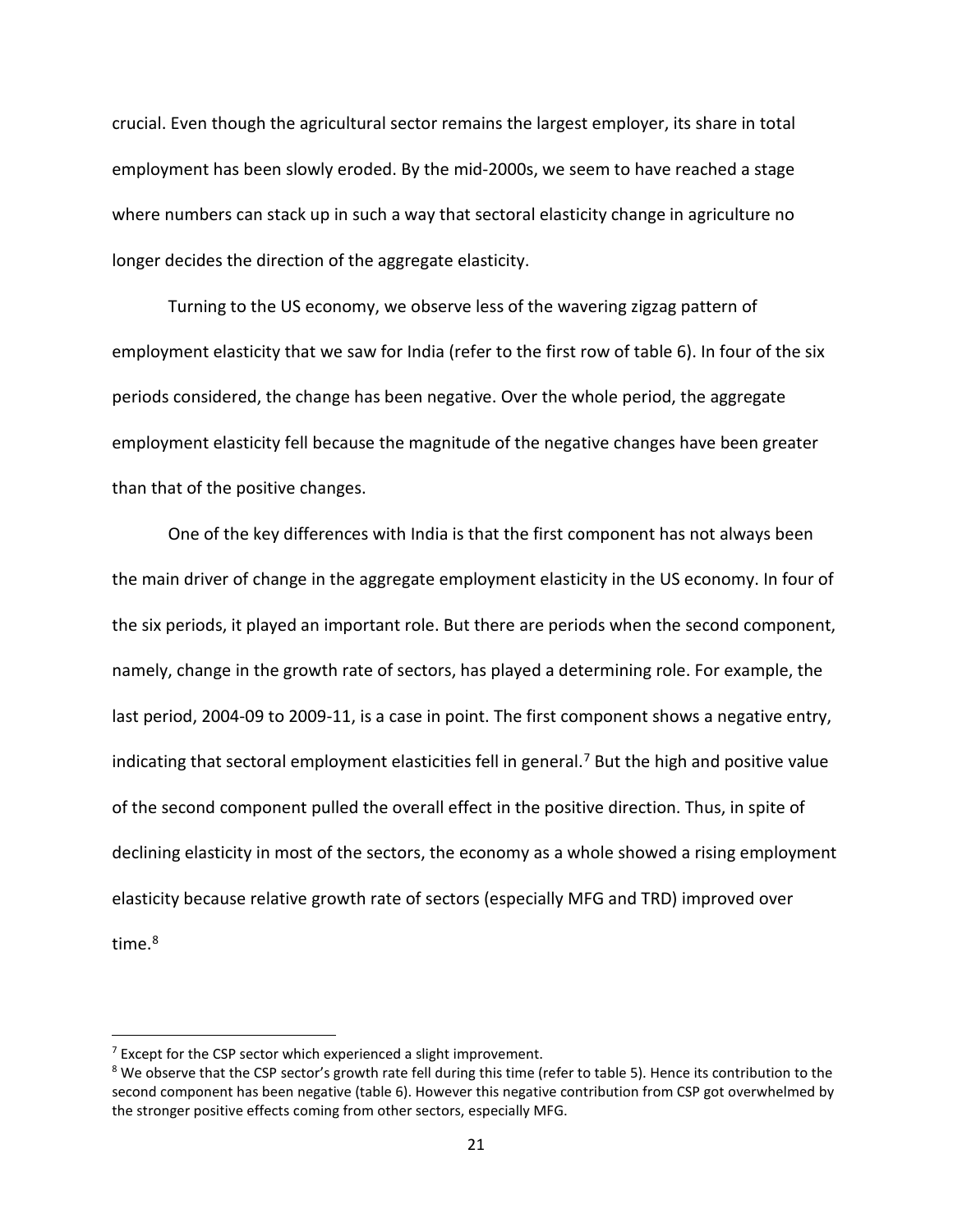To compare with the Indian case, we can focus on the first component, namely, the component that arises from change in sectoral employment elasticities. In terms of sectoral employment elasticities, we find the manufacturing sector playing the role in the US that agriculture has been playing in India. Changes in the manufacturing sector's employment elasticity has had a decisive impact on the first component. For each period, component 1 is dominated by the manufacturing sector, i.e., the numbers reported in the "Total" row is impacted decisively by the numbers in the MFG row. This is probably because of the relatively higher volatility of employment elasticity observed for the manufacturing sector. Although the manufacturing's share in aggregate output and employment has been declining for a long time, this observation underlines the continuing influence of the sector on the overall employment elasticity change.

Finally, the "Total" row of the third component (driven by changes in the sectoral employment shares) is found to be most stable and small in absolute value. This is also case for the Indian economy, as seen from the bottom panel in table 3. In both countries, sectoral employment shares are the slowest to change compared to the other two factors, sectoral elasticity and sectoral growth. But there is a difference in the behavior and sectoral composition of the last component between the two countries. In India all the entries for the agriculture sector are negative numbers, an indication of the continuous decline of the employment share of the sector (except the last phase, when although employment share of agriculture fell, it got multiplied with negative elasticity of the former period, giving a positive entry). In the US economy it is the manufacturing sector which has been steadily declining in employment share (refer to table 5). Since it has long been experiencing negative elasticity, the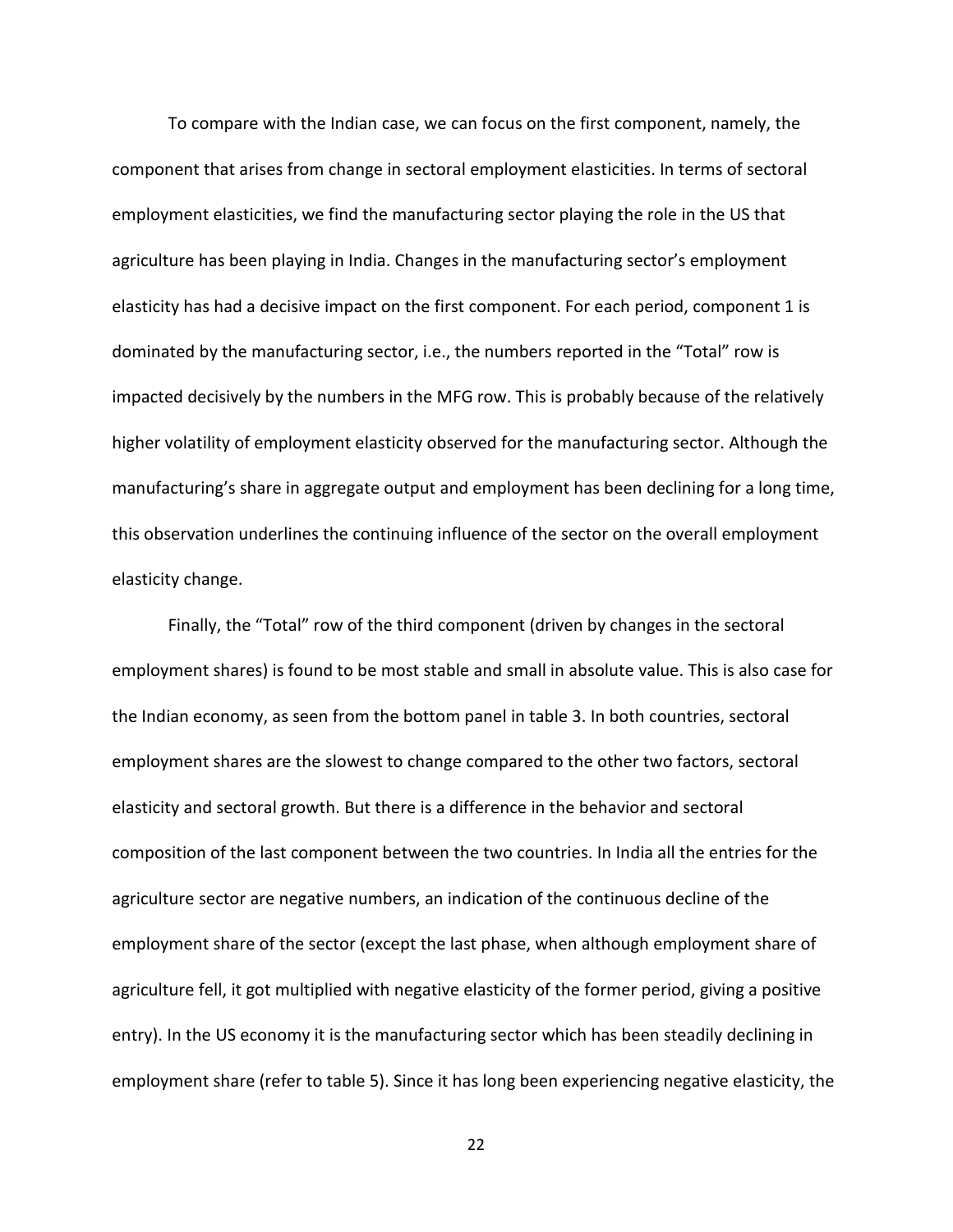decline in employment share has got multiplied with negative employment elasticity, resulting in positive entries. But they – agricultural sector in India and manufacturing sector in the US – are essentially similar in this respect. Both are ceding employment dominance to other emerging sectors. In India, manufacturing and trade, hotel, transportation, communications are gaining employment share; in the US, it is the CSP (services minus trade, transportation and communications).

#### 5. Conclusion

Employment generation is a key challenge for a poor, labour surplus economy like India. Quite unexpectedly perhaps, it has also emerged as a key challenge since the early 1990s for advanced capitalist countries like the US. In this paper we have the investigated this phenomenon of jobless growth in India and USA through the lens of employment elasticity, the responsiveness of employment to growth in output. Even though these two countries are very different in terms of their structure and stage of development, we find a strikingly similar pattern in the evolution of aggregate employment elasticity in both: since the mid-1970s, the aggregate employment elasticity has witnessed a long term decline, even as it has fluctuated over shorter periods. To better understand this dynamic, we adopted a sectoral perspective, informed by the recognition that different sectors have very different behaviour with regard to labour absorption. We operationalised this perspective with a two-step analytical strategy.

In the first step, we analysed the contributors to the level of aggregate employment elasticity by decomposing it into three components: sectoral elasticity, relative sectoral growth rates, and sectoral employment share. This allows us not only to study employment elasticities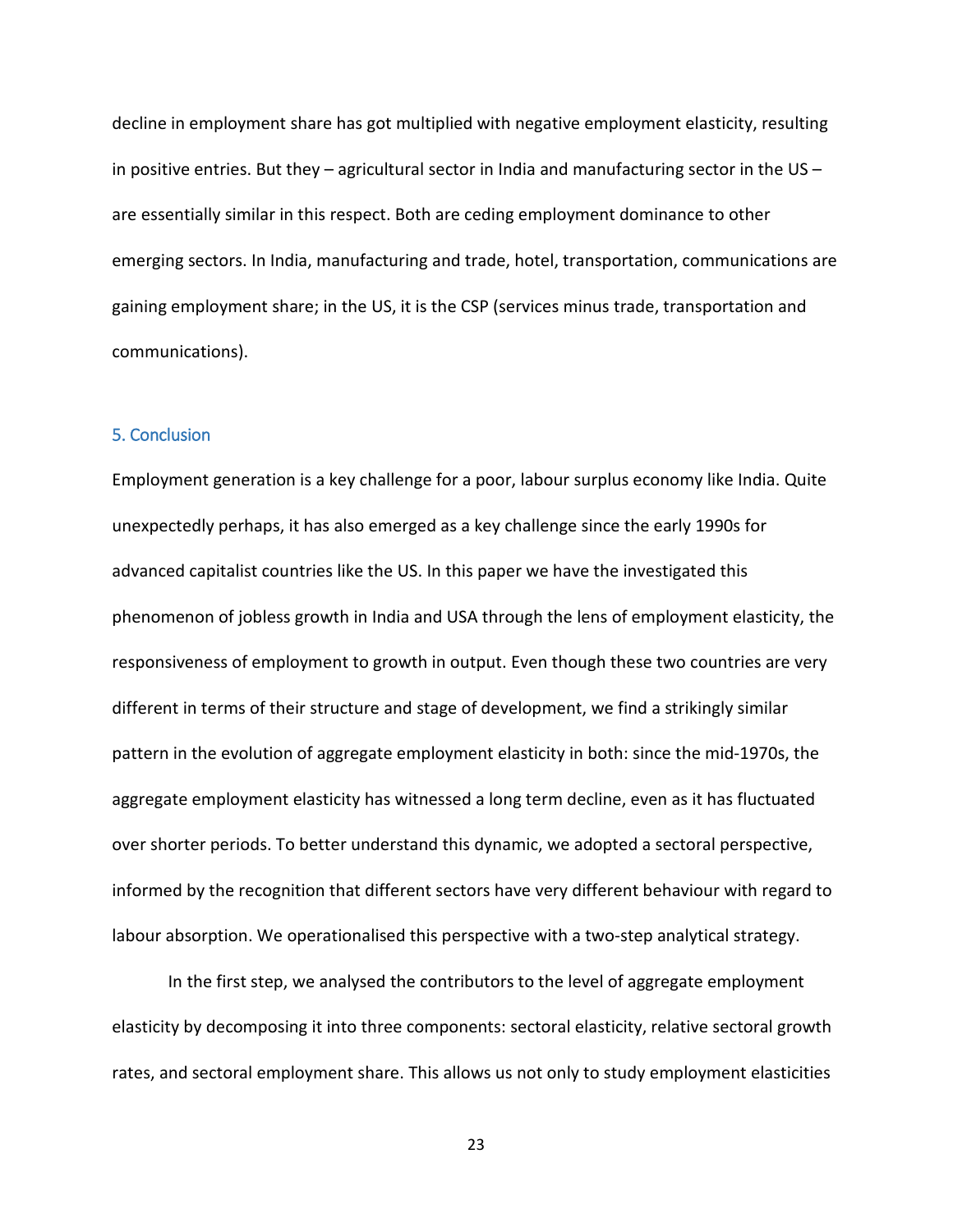of individual sectors but also to ascertain the relative contribution by different sectors to the level of aggregate employment elasticity. In the second step, we decomposed the change in aggregate elasticity into three analogous components, the first related to changes in sectoral elasticities, the second driven by changes in relative growth rates, and the third coming from changes in sectoral employment shares. Using employment and output data from relevant sources, we estimated these level and change components for both India and the US.

In terms of the level of aggregate employment elasticity in India, we find that the agriculture sector played a dominant role till the early 2000s. There is an important change underway since then because non-agricultural sectors have become important determinants of aggregate employment elasticity for the first time in the history of the Indian economy. An analogous analysis for the US showed that the services sector (minus trade, transportation and communications), has been the dominant determinant of the level of aggregate employment elasticity (other than in one period, 2004-09). Turning to the analysis of changes in aggregate employment elasticity in India, we see that the first component (that derives from changes in sectoral elasticities) has been the most important driver of change. Moreover, changes in the employment elasticity of the agricultural sector have been salient in determining the first component. Thus, changes in employment elasticity of the agricultural sector has been the most important factor underlying change in aggregate employment elasticity in India till the mid-2000s. Since then, non-agricultural sectors have started taking over.

In the case of the US economy, we see a different pattern. While the first component has been important for determining change in aggregate employment elasticity for many periods, the second component (that arises due to changes in relative growth across sectors)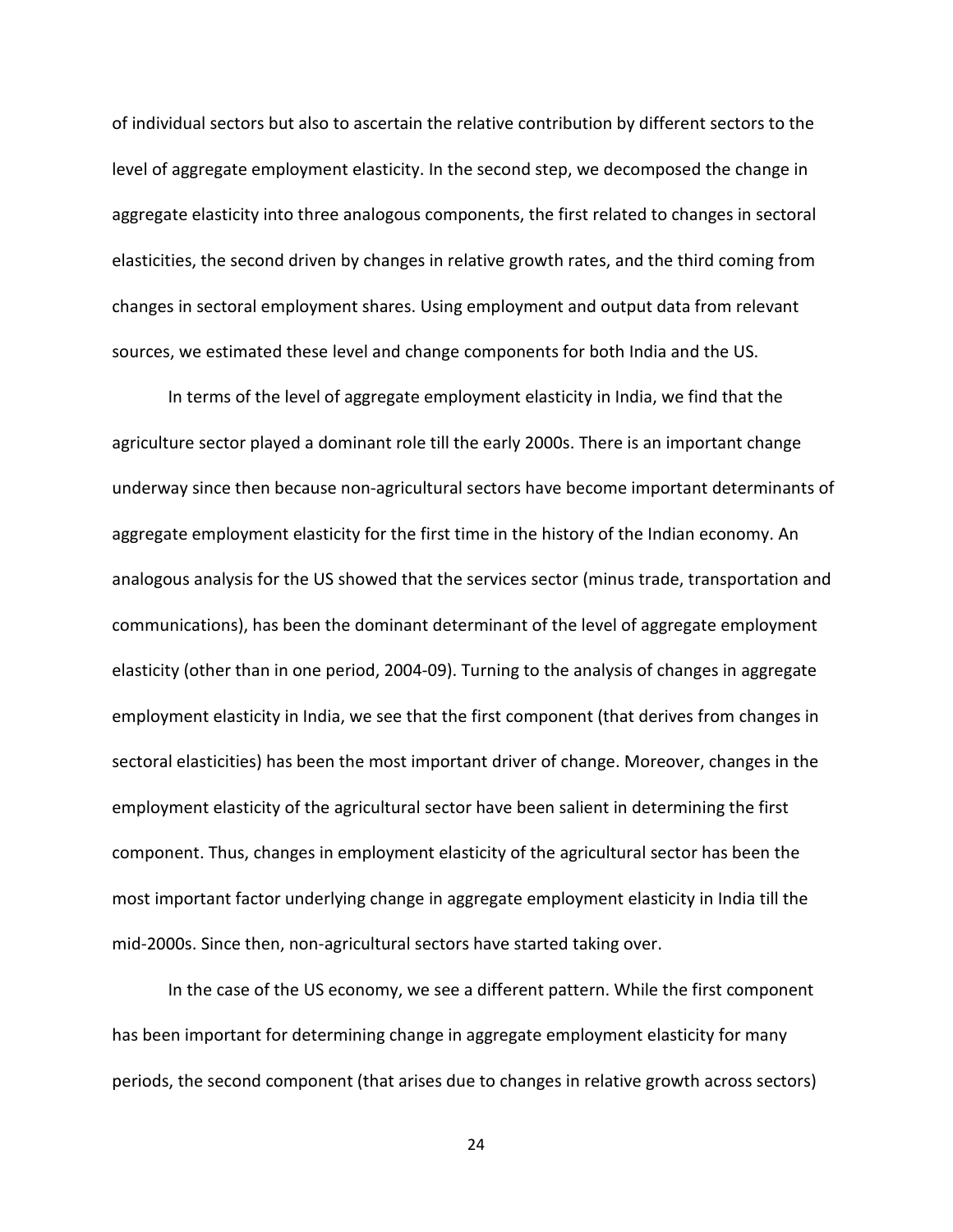has also been important in some periods. Focusing on the first component, we see that the manufacturing sector has been its most important sectoral determinant. Thus, despite losing employment share over the decades, the manufacturing sector remains important for the direction of change in aggregate employment elasticity in the US. We observe an important parallel between India and the US with respect to the third component (coming from changes in employment shares across sectors). In general, the third component has been unimportant because sectoral employment shares change slowly. While agriculture has been the key sector losing employment share in India, in the US it has been the manufacturing sector.

#### References

- Basu, D., and Foley, D. K. (2013): "Dynamics of output and employment in the US economy," *Cambridge Journal of Economics*, 37(5): 1077-1106.
- Caballero, R. J., and Hammour, M. L. (1997): "Jobless Growth: Appropriability, Factor Substitution, and Unemployment," NBER Working Paper 6221, NBER [\(http://www.nber.org/papers/w6221.pdf\)](http://www.nber.org/papers/w6221.pdf).

Government of India (2014): *Economic Survey of India, 2013-14*, New Delhi.

- Himanshu (2011): "Employment Trends in India: A Re-examination," *Economic and Political Weekly*, 46(37): 43-59.
- ILO (2013): "Global Employment Trends 2013," International Labour Office, Geneva (http://www.ilo.org/wcmsp5/groups/public/---dgreports/---dcomm/-- publ/documents/publication/wcms\_202326.pdf).
- Kannan, K. P., and Raveendran. G. (2009): "Growth sans employment: a quarter century of jobless growth in India's organised manufacturing," *Economic and Political Weekly*, 44(10): 80-91.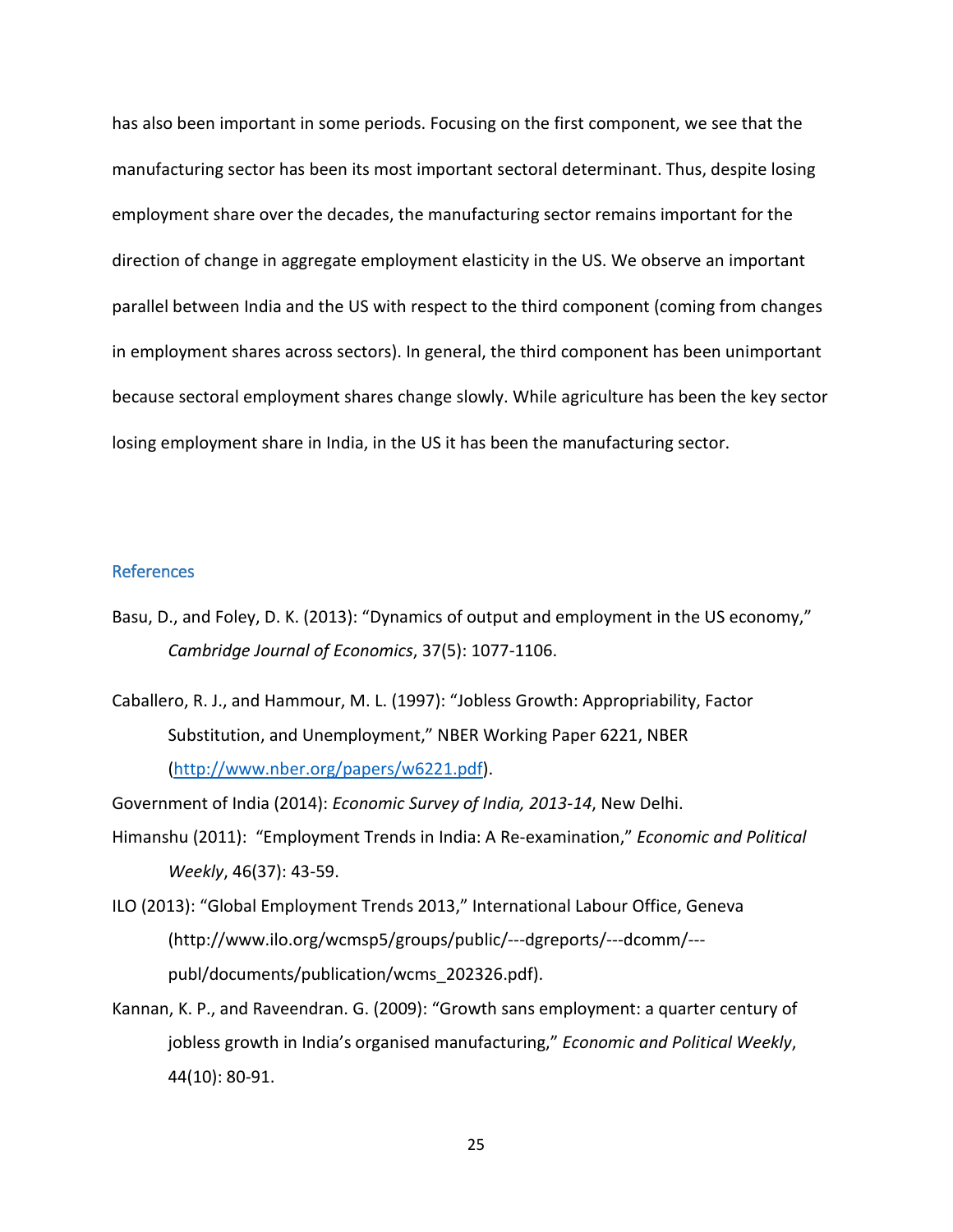- Misra, S., and Suresh, A. K. (2014): "Estimating Employment Elasticity of Growth for the Indian Economy," WPS (DEPR): 06/2014, RBI Working Paper Series, Department of Economic and Policy Research, Reserve Bank of India.
- NSSO (2011): *Employment and Unemployment Situation in India 2009-10, NSS 66th Round, July 2009 – June 2010.* National Sample Survey Office, Ministry of Statistics and Programme Implementation, Government of India.
- Papola, T. S. (2006): "Employment Trends in India," In Kaushik Basu (ed), *The Oxford Companion to Economics in India.* New Delhi: Oxford University Press.
- Papola, T. S., and Sahu, P. P. (2012): "Growth and Structure of Employment in India: Long-Term and Post-Reform Performance and the Emerging Challenge," Institute for Studies in Industrial Development Working Paper, New Delhi.
- Thomas, J. J. (2014): "The Demographic Challenge and Employment Growth in India," *Economic and Political Weekly*, 49(6): 15-17.
- Verme, P., Barry, A. G., Gouennouni, J., and Taamouti, M. (2014): "Labor Mobility, Economic Shocks, and Jobless Growth Evidence from Panel Data in Morocco," Policy Research Working Paper 6795, The World Bank, Middle East and North Africa Region Poverty Reduction and Economic Management Department

(http://elibrary.worldbank.org/doi/pdf/10.1596/1813-9450-6795).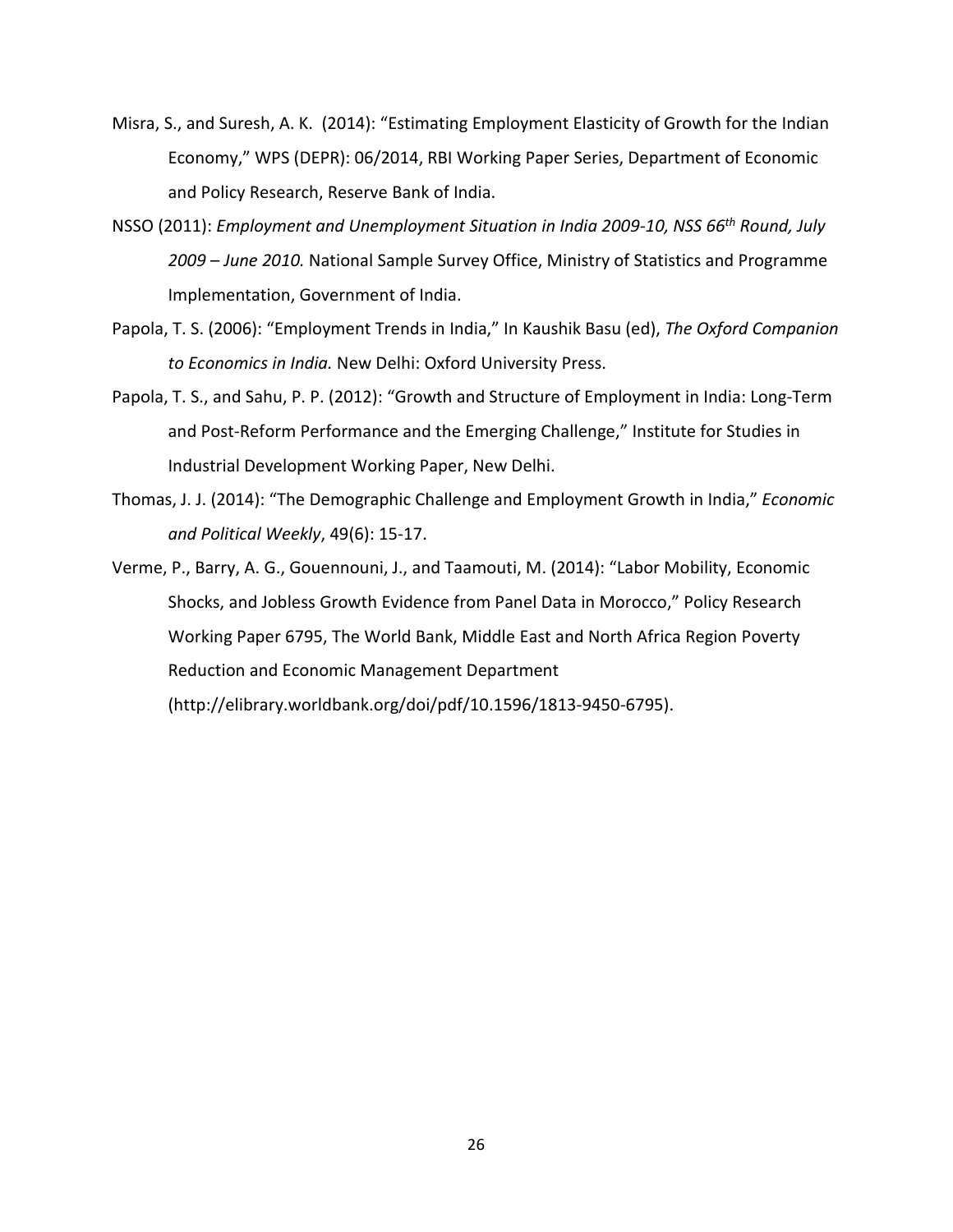

Figure 1. Output elasticity of employment for the aggregate economy. (Source: Table 2 and 5 below).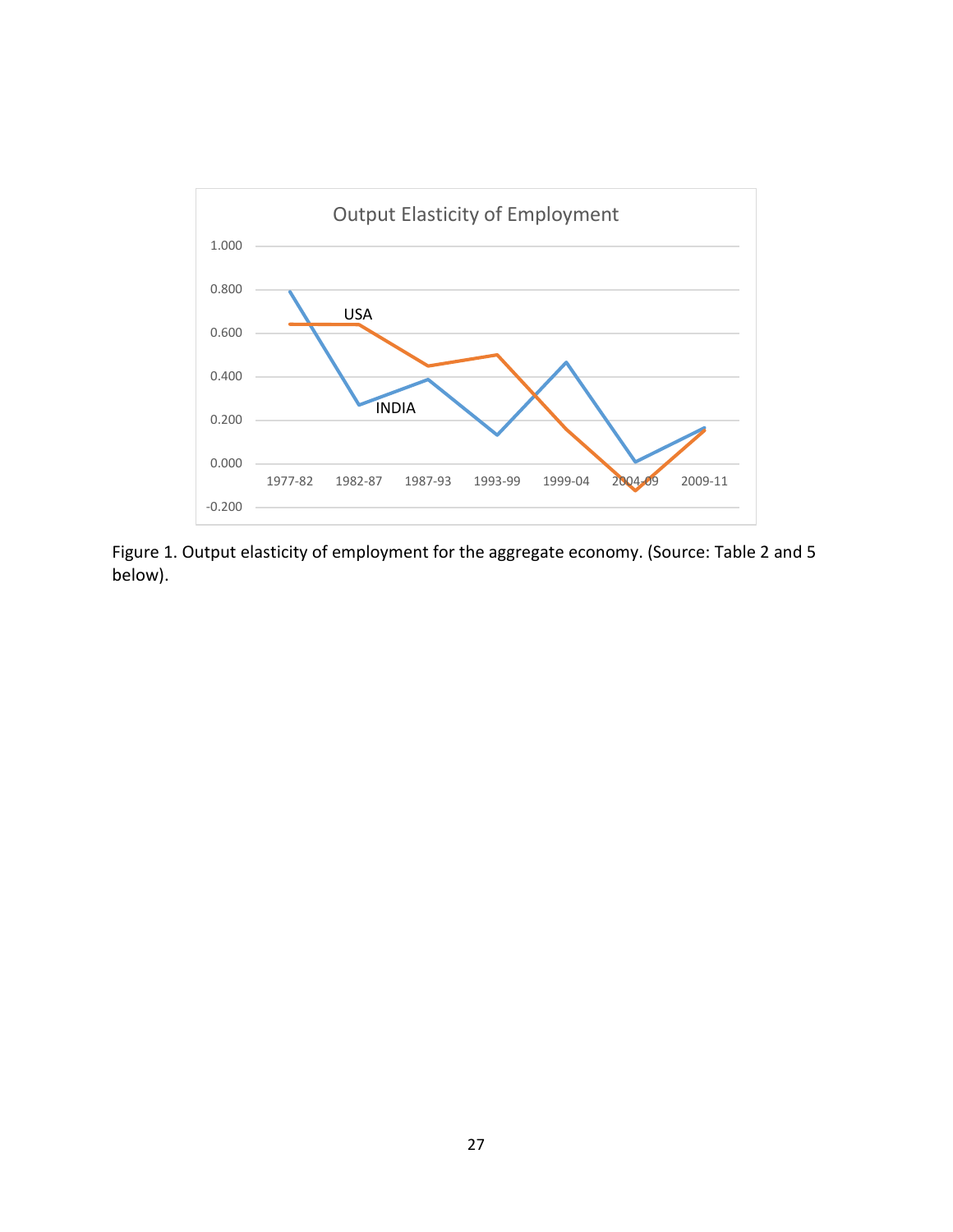|            | Table 1: Output (Rs. Crore in 2004-05 prices) and Employment (millions) in India |          |                    |          |                    |          |          |         |         |  |  |  |
|------------|----------------------------------------------------------------------------------|----------|--------------------|----------|--------------------|----------|----------|---------|---------|--|--|--|
|            |                                                                                  | 1977-78  | 1982-83<br>1987-88 |          | 1993-94<br>1999-00 |          | 2004-05  | 2009-10 | 2011-12 |  |  |  |
|            |                                                                                  |          |                    |          |                    |          |          |         |         |  |  |  |
| <b>AGR</b> | Output                                                                           | 300873   | 323862             | 360949   | 479592             | 590696   | 650454   | 764817  | 864557  |  |  |  |
|            | Employment                                                                       | 191.7823 | 209.0246           | 212.9175 | 242.0752           | 242.5261 | 261.3757 | 241.17  | 224.4   |  |  |  |
|            |                                                                                  |          |                    |          |                    |          |          |         |         |  |  |  |
| <b>MFG</b> | Output                                                                           | 170123   | 197833             | 259641   | 357237             | 535730   | 744755   | 1173089 | 1369932 |  |  |  |
|            | Employment                                                                       | 32.6369  | 39.9473            | 49.38    | 53.2954            | 62.3585  | 83.0973  | 97.7914 | 111.2   |  |  |  |
|            |                                                                                  |          |                    |          |                    |          |          |         |         |  |  |  |
| <b>TRD</b> | Output                                                                           | 118084   | 149903             | 198578   | 274682             | 476088   | 727720   | 1197891 | 1402261 |  |  |  |
|            | Employment                                                                       | 21.9452  | 26.6363            | 31.7625  | 39.1135            | 55.4923  | 68.1653  | 72.2709 | 77.9    |  |  |  |
|            |                                                                                  |          |                    |          |                    |          |          |         |         |  |  |  |
| <b>CSP</b> | Output                                                                           | 155892   | 196494             | 275825   | 410833             | 643762   | 848535   | 1380274 | 1610780 |  |  |  |
|            | Employment                                                                       | 21.7539  | 26.7277            | 30.2612  | 39.7732            | 38.0839  | 45.3857  | 48.5353 | 59      |  |  |  |
|            |                                                                                  |          |                    |          |                    |          |          |         |         |  |  |  |
| <b>ALL</b> | Output                                                                           | 744972   | 868092             | 1094993  | 1522344            | 2246276  | 2971464  | 4516071 | 5247530 |  |  |  |
|            | Employment                                                                       | 268.3    | 303.4              | 324.9    | 374.2              | 397.9    | 457.9    | 460.1   | 472.5   |  |  |  |

Source: value added data is from the 2013-14 Economic Survey of India; employment (usual principal and subsidiary status) data is from various rounds of the Employment Unemployment Survey of the NSSO, Himanshu (2011) and Thomas (2014). Notes: AGR = agriculture, forestry, mining & allied activities; MFG = manufacturing, construction, electricity, gas & water supply; TRD = trade, transportation & communication; CSP = community, social and personal services; ALL = aggregate economy.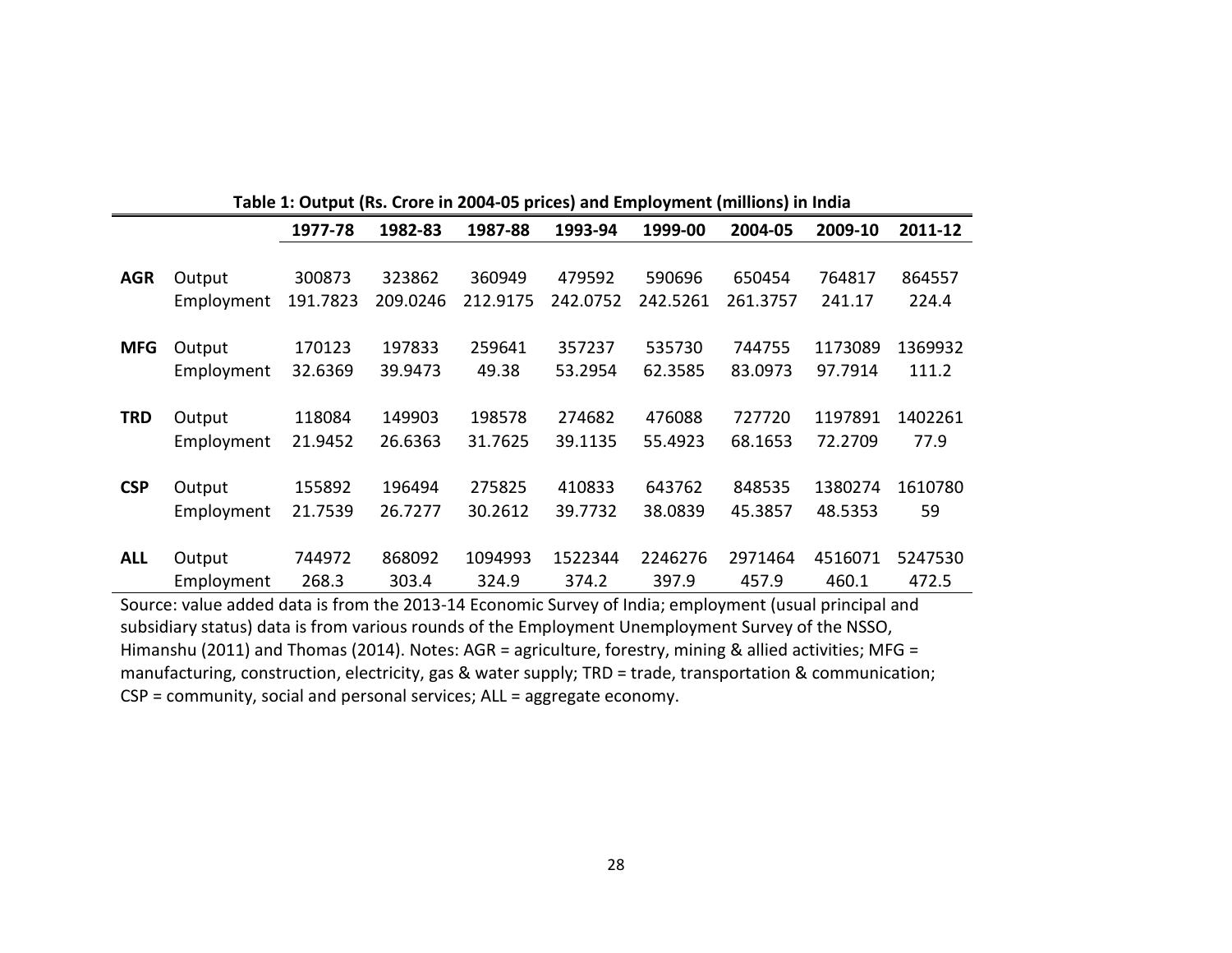|                   |            | 1977-  | 1982-  |          | 1993-    | 1999-     | 2004-     | 2009-     |
|-------------------|------------|--------|--------|----------|----------|-----------|-----------|-----------|
|                   |            | 78     | 83     | 1987-88  | 94       | 00        | 05        | 10        |
|                   |            | /1982- | /1987- | $/1993-$ | $/1999-$ | $/2004 -$ | $/2009 -$ | $/2011-$  |
|                   |            | 83     | 88     | 94       | 00       | 05        | 10        | 12        |
|                   |            |        |        |          |          |           |           |           |
| <b>Aggregate</b>  |            |        |        |          |          |           |           |           |
| <b>Elasticity</b> |            | 0.792  | 0.271  | 0.389    | 0.133    | 0.467     | 0.009     | 0.166     |
|                   | <b>AGR</b> | 1.177  | 0.163  | 0.417    | 0.008    | 0.768     | $-0.440$  | $-0.533$  |
| <b>Sectoral</b>   | <b>MFG</b> | 1.375  | 0.756  | 0.211    | 0.340    | 0.852     | 0.307     | 0.817     |
| <b>Employment</b> | <b>TRD</b> | 0.793  | 0.593  | 0.604    | 0.571    | 0.432     | 0.093     | 0.457     |
| <b>Elasticity</b> | <b>CSP</b> | 0.878  | 0.327  | 0.642    | $-0.075$ | 0.603     | 0.111     | 1.291     |
|                   |            |        |        |          |          |           |           |           |
|                   | <b>AGR</b> | 0.462  | 0.438  | 0.842    | 0.487    | 0.313     | 0.338     | 0.805     |
| <b>Relative</b>   | <b>MFG</b> | 0.986  | 1.195  | 0.963    | 1.051    | 1.209     | 1.106     | 1.036     |
| <b>Sectoral</b>   | <b>TRD</b> | 1.630  | 1.242  | 0.982    | 1.542    | 1.637     | 1.243     | 1.053     |
| Growth            | <b>CSP</b> | 1.576  | 1.545  | 1.254    | 1.192    | 0.985     | 1.206     | 1.031     |
|                   |            |        |        |          |          |           |           |           |
|                   | <b>AGR</b> | 0.702  | 0.672  | 0.651    | 0.628    | 0.590     | 0.547     | 0.500     |
| <b>Sectoral</b>   | <b>MFG</b> | 0.127  | 0.142  | 0.147    | 0.150    | 0.169     | 0.197     | 0.224     |
| <b>Employment</b> | <b>TRD</b> | 0.085  | 0.093  | 0.101    | 0.122    | 0.144     | 0.153     | 0.161     |
| <b>Share</b>      | <b>CSP</b> | 0.085  | 0.091  | 0.100    | 0.101    | 0.097     | 0.102     | 0.115     |
|                   |            |        |        |          |          |           |           |           |
|                   | <b>AGR</b> | 48.23  | 17.66  | 58.76    | 1.85     | 30.42     | $-880.91$ | $-128.89$ |
| Contribution      | <b>MFG</b> | 21.69  | 47.26  | 7.69     | 40.16    | 37.29     | 725.09    | 113.93    |
| to Aggregate      | <b>TRD</b> | 13.86  | 25.20  | 15.43    | 80.66    | 21.83     | 191.77    | 46.52     |
| Elasticity (%)    | <b>CSP</b> | 16.22  | 9.88   | 18.12    | $-22.67$ | 10.45     | 64.06     | 68.43     |

Source: calculated from data in Table 1. Notes: share of aggregate employment is the average for the two periods; elasticity is for the change over the period; proportion of aggregate growth is over the period.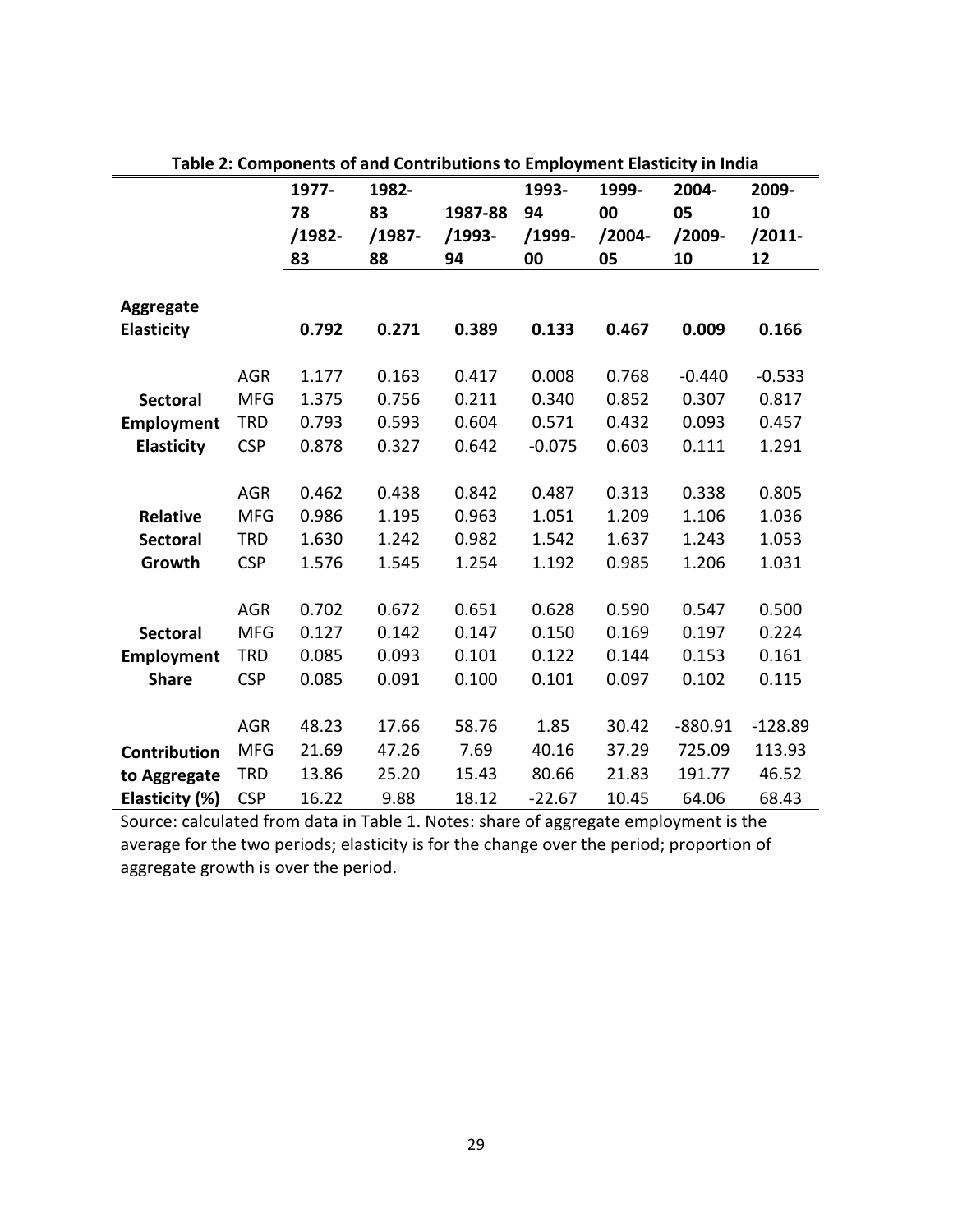|                    |              | Period 1       | ס- יססי י יי -סי<br>Period 2 | Period 3  | Period 4  | Period 5  | Period 6  |
|--------------------|--------------|----------------|------------------------------|-----------|-----------|-----------|-----------|
|                    |              | to Period      | to Period                    | to Period | to Period | to Period | to Period |
|                    |              | $\overline{2}$ | 3                            | 4         | 5         | 6         | 7         |
|                    |              |                |                              |           |           |           |           |
| Change in          |              |                |                              |           |           |           |           |
| Aggregate          |              |                |                              |           |           |           |           |
| <b>Elasticity</b>  |              | $-0.520$       | 0.118                        | $-0.256$  | 0.334     | $-0.458$  | 0.157     |
|                    |              |                |                              |           |           |           |           |
|                    | <b>AGR</b>   | $-0.299$       | 0.139                        | $-0.125$  | 0.141     | $-0.224$  | $-0.038$  |
| <b>Component 1</b> | <b>MFG</b>   | $-0.105$       | $-0.077$                     | 0.020     | 0.105     | $-0.119$  | 0.118     |
| (change in         | <b>TRD</b>   | $-0.023$       | 0.001                        | $-0.006$  | $-0.033$  | $-0.064$  | 0.062     |
| sectoral           | <b>CSP</b>   | $-0.077$       | 0.039                        | $-0.086$  | 0.065     | $-0.061$  | 0.140     |
| elasticity)        | <b>Total</b> | $-0.504$       | 0.103                        | $-0.197$  | 0.277     | $-0.468$  | 0.282     |
|                    |              |                |                              |           |           |           |           |
|                    | <b>AGR</b>   | $-0.019$       | 0.043                        | $-0.093$  | $-0.001$  | 0.010     | $-0.103$  |
| <b>Component 2</b> | <b>MFG</b>   | 0.041          | $-0.026$                     | 0.003     | 0.009     | $-0.017$  | $-0.005$  |
| (change in         | TRD          | $-0.029$       | $-0.016$                     | 0.041     | 0.008     | $-0.026$  | $-0.003$  |
| sectoral           | <b>CSP</b>   | $-0.002$       | $-0.009$                     | $-0.004$  | 0.002     | 0.014     | $-0.002$  |
| growth)            | <b>Total</b> | $-0.009$       | $-0.008$                     | $-0.053$  | 0.018     | $-0.019$  | $-0.112$  |
|                    |              |                |                              |           |           |           |           |
| Component 3        | <b>AGR</b>   | $-0.016$       | $-0.001$                     | $-0.008$  | 0.000     | $-0.010$  | 0.007     |
| (change in         | <b>MFG</b>   | 0.021          | 0.005                        | 0.000     | 0.007     | 0.029     | 0.009     |
| sectoral           | <b>TRD</b>   | 0.010          | 0.006                        | 0.012     | 0.020     | 0.006     | 0.001     |
| employment         | <b>CSP</b>   | 0.008          | 0.005                        | 0.001     | 0.000     | 0.003     | 0.002     |
| share)             | <b>Total</b> | 0.023          | 0.014                        | 0.006     | 0.027     | 0.028     | 0.019     |

**Table 3: Decomposition of Change in Aggregate Output Elasticity of Employment in India**

Source: calculated from data in Table 1 and 2. Period 1 = 1977-78/1983; Period 2 = 1983/1987-88; Period 3 = 1987-88/1993-94; Period 4 = 1993-94/1999-00; Period 5 = 1999-00/2004-05; Period 6 = 2004-05/2009-10; Period 7 = 2009-10/2011-12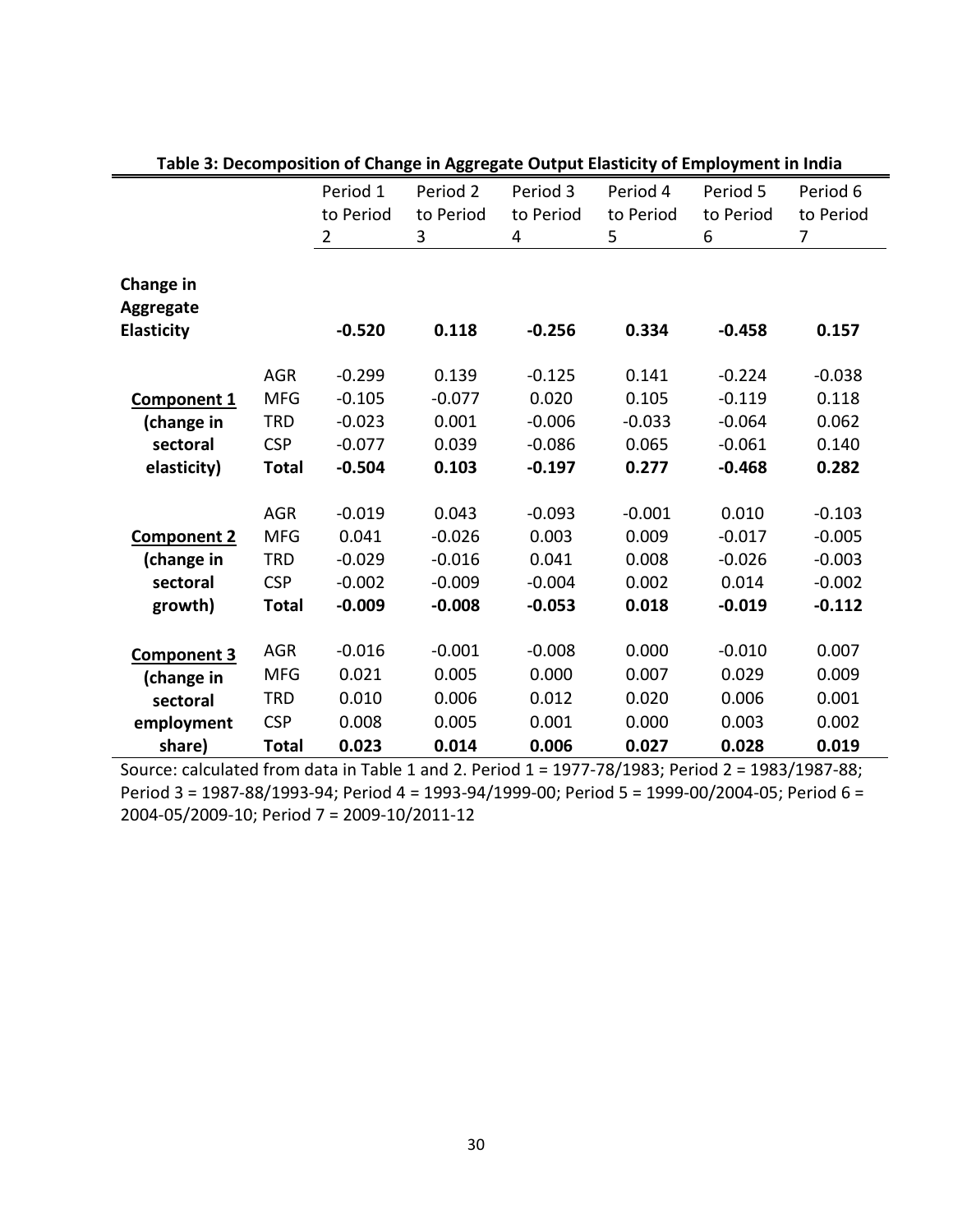|            | Table 4: Output (million of USD in 2005 prices) and Employment (thousands) in USA |         |          |         |         |          |          |          |          |  |  |
|------------|-----------------------------------------------------------------------------------|---------|----------|---------|---------|----------|----------|----------|----------|--|--|
|            |                                                                                   | 1977    | 1983     | 1987    | 1993    | 1999     | 2004     | 2009     | 2011     |  |  |
|            |                                                                                   |         |          |         |         |          |          |          |          |  |  |
| <b>AGR</b> | Output                                                                            | 251720  | 277268.9 | 234233  | 210785  | 201354   | 312096   | 332447   | 408775   |  |  |
|            | Employment                                                                        | 2411    | 2595     | 2094    | 1952    | 1890     | 1758     | 1881     | 2022     |  |  |
|            |                                                                                   |         |          |         |         |          |          |          |          |  |  |
| <b>MFG</b> | Output                                                                            | 1533112 | 1544903  | 1788028 | 1882213 | 2267607  | 2319452  | 2143362  | 2257177  |  |  |
|            | Employment                                                                        | 23360   | 22088    | 23590   | 22234   | 24594    | 22146    | 18667    | 18081    |  |  |
| <b>TRD</b> | Output                                                                            | 978275  | 1032417  | 1209291 | 1369094 | 1749868  | 1886962  | 1834777  | 1939411  |  |  |
|            |                                                                                   |         |          |         |         |          |          |          |          |  |  |
|            | Employment                                                                        | 17276   | 18357    | 21153   | 22023   | 25210    | 25293    | 24687    | 24857    |  |  |
| <b>CSP</b> | Output                                                                            | 2608175 | 3270715  | 4075607 | 5054348 | 6552111  | 7728612  | 8447038  | 8692511  |  |  |
|            | Employment                                                                        | 47397   | 55557    | 63954   | 72842   | 83170    | 88615    | 91870    | 93042    |  |  |
|            |                                                                                   |         |          |         |         |          |          |          |          |  |  |
| <b>ALL</b> | Output                                                                            | 5371283 | 6125303  | 7307159 | 8516439 | 10770940 | 12247121 | 12757624 | 13297874 |  |  |
|            | Employment                                                                        | 90444   | 98597    | 110791  | 119051  | 134864   | 137812   | 137105   | 138002   |  |  |

Source: value added and employment (full time and part time employees) data are from GDP by Industry data from the US Bureau of Economic Analysis; Notes: AGR = agriculture, forestry, mining & allied activities; MFG = manufacturing, construction, electricity, gas & water supply; TRD = trade, transportation & communication; CSP = community, social and personal services.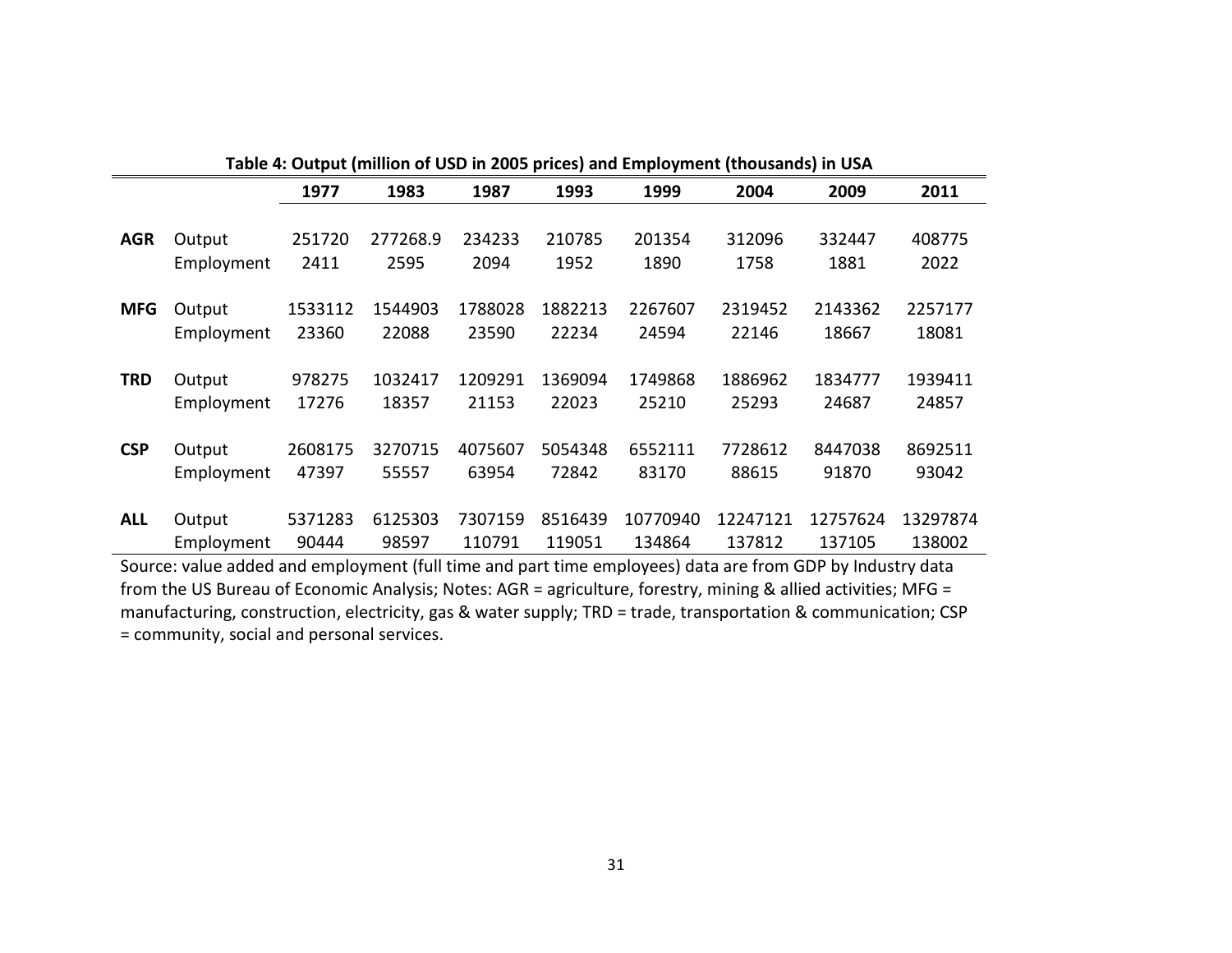|                     |            | 1977-    | 1983-    | 1987-    | 1993-    | 1999-    | rapic 5. Components or and contributions to Employment Elasticity in the OS | 2009-    |
|---------------------|------------|----------|----------|----------|----------|----------|-----------------------------------------------------------------------------|----------|
|                     |            |          |          |          |          |          |                                                                             |          |
|                     |            | 83       | 87       | 93       | 99       | 04       | 2004-09                                                                     | 11       |
|                     |            |          |          |          |          |          |                                                                             |          |
| Aggregate           |            |          |          |          |          |          |                                                                             |          |
| <b>Elasticity</b>   |            | 0.642    | 0.641    | 0.451    | 0.502    | 0.159    | $-0.123$                                                                    | 0.154    |
|                     |            |          |          |          |          |          |                                                                             |          |
|                     | <b>AGR</b> | 0.752    | 1.244    | 0.677    | 0.710    | $-0.127$ | 1.073                                                                       | 0.326    |
| <b>Sectoral</b>     | <b>MFG</b> | $-7.080$ | 0.432    | $-1.091$ | 0.518    | $-4.354$ | 2.069                                                                       | $-0.591$ |
| <b>Employment</b>   | <b>TRD</b> | 1.131    | 0.889    | 0.311    | 0.520    | 0.042    | 0.866                                                                       | 0.121    |
| <b>Elasticity</b>   | <b>CSP</b> | 0.678    | 0.614    | 0.579    | 0.478    | 0.365    | 0.395                                                                       | 0.439    |
|                     |            |          |          |          |          |          |                                                                             |          |
|                     | <b>AGR</b> | 0.723    | $-0.804$ | $-0.605$ | $-0.169$ | 4.013    | 1.564                                                                       | 5.422    |
| <b>Relative</b>     | <b>MFG</b> | 0.055    | 0.816    | 0.318    | 0.773    | 0.167    | $-1.821$                                                                    | 1.254    |
| <b>Sectoral</b>     | <b>TRD</b> | 0.394    | 0.888    | 0.799    | 1.051    | 0.572    | $-0.663$                                                                    | 1.347    |
| Growth              | <b>CSP</b> | 1.810    | 1.275    | 1.451    | 1.119    | 1.310    | 2.230                                                                       | 0.686    |
|                     |            |          |          |          |          |          |                                                                             |          |
|                     | <b>AGR</b> | 0.026    | 0.022    | 0.018    | 0.015    | 0.013    | 0.013                                                                       | 0.014    |
| <b>Sectoral</b>     | <b>MFG</b> | 0.240    | 0.218    | 0.199    | 0.184    | 0.171    | 0.148                                                                       | 0.134    |
|                     | <b>TRD</b> | 0.188    | 0.189    | 0.188    | 0.186    | 0.185    | 0.182                                                                       | 0.180    |
| <b>Employment</b>   |            |          |          |          |          |          |                                                                             |          |
| <b>Share</b>        | <b>CSP</b> | 0.545    | 0.571    | 0.595    | 0.614    | 0.630    | 0.657                                                                       | 0.672    |
|                     |            |          |          |          |          |          |                                                                             |          |
|                     | <b>AGR</b> | 2.24     | $-3.50$  | $-1.60$  | $-0.36$  | $-4.27$  | $-18.05$                                                                    | 16.26    |
| <b>Contribution</b> | <b>MFG</b> | $-14.52$ | 11.99    | $-15.37$ | 14.74    | $-78.05$ | 454.59                                                                      | $-64.09$ |
| to Aggregate        | <b>TRD</b> | 13.08    | 23.24    | 10.36    | 20.27    | 2.79     | 84.91                                                                       | 18.96    |
| Elasticity (%)      | <b>CSP</b> | 99.20    | 68.26    | 106.61   | 65.36    | 179.54   | $-421.45$                                                                   | 128.88   |

Source: calculated from data in Table 4. Notes: share of aggregate employment is the average for the two periods; elasticity is for the change over the period; proportion of aggregate growth is the average for the two periods.